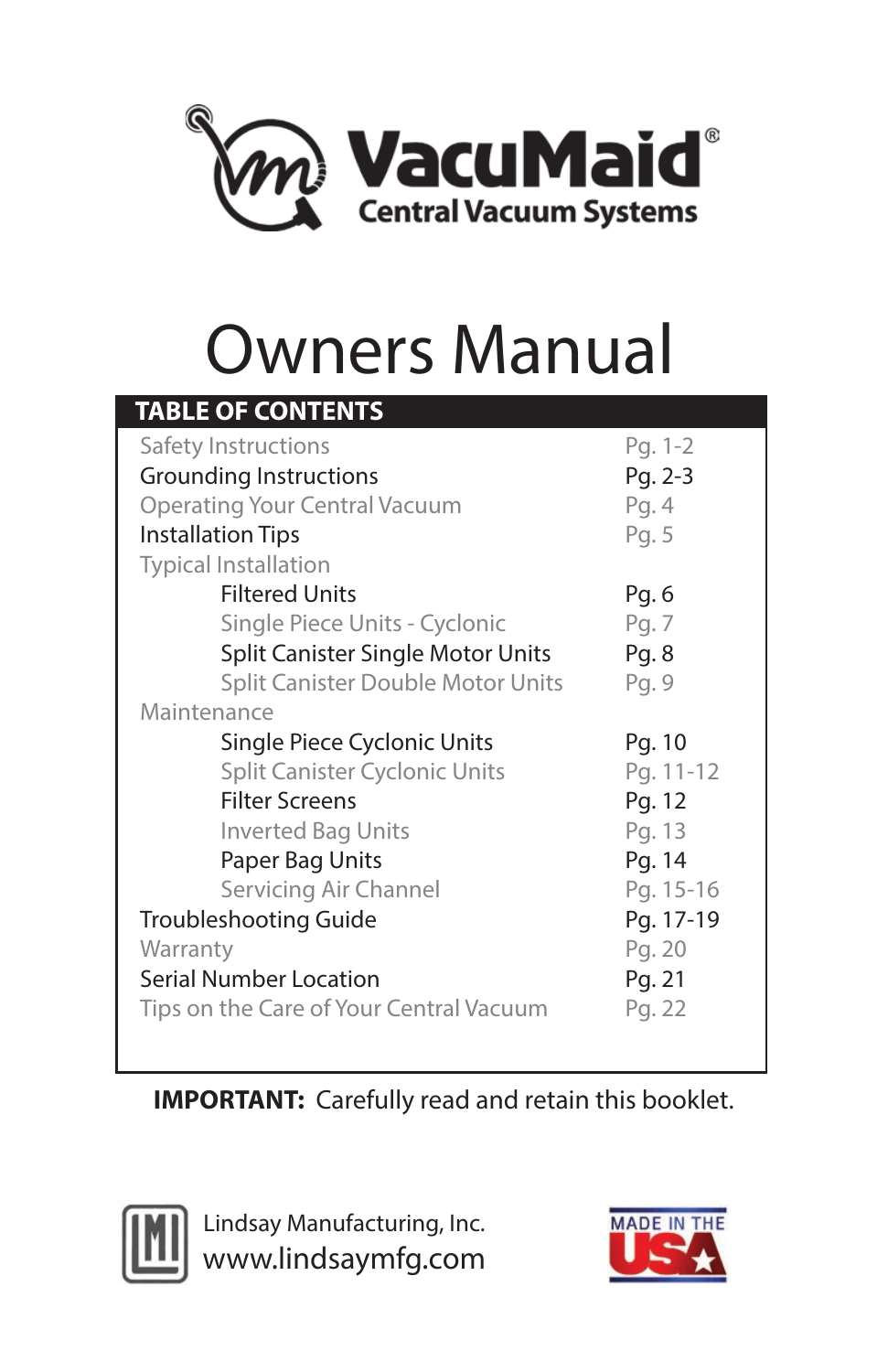## **IMPORTANT SAFETY INSTRUCTIONS**

#### **This appliance is for residential or commercial use**

When using an electrical appliance, basic precautions should always be followed. Read all instructions before using this appliance.

**WARNING:** To reduce the risk of fire, electric shock or injury always follow these safety instructions

- Do not leave room when hose is plugged in to the inlet.
- Disconnect power before servicing.
- • Electric shock could occur if used on wet surfaces.
- Do not allow to be used as a toy. Close attention is necessary when used by or near children.
- Use only as described in this manual. Use only those attachments that are recommended.
- Do not use with damaged cord or plug. If applicance is not working as it should, has been dropped, damaged, left out doors, or dropped into water, return it to an authorized dealer.
- Do not pull or carry by cord, use cord as a handle, close a door on cord, or pull cord around sharp edges or corners. Do not run appliance over cord. Keep cord away from heated surfaces.
- Do not unplug by pulling on cord. To unplug, grasp the plug, not the cord.
- Do not handle plug, valves or appliance with wet hands.
- Do not unplug system by pulling on vacuum hose. To unplug, grasp the cuff, located on the end of the hose. If you have a standard non-electric hose, pull out with a twisting motion.
- Do not put anything into vacuum inlets or vents. Keep all inlets free of things that might slow airflow, such as lint, dust and hair. Do not use the vacuum system if something is blocking an opening.

• If equipped with an air turbine power brush, unplug the vacuum hose before attaching power brush. Keep fingers, hands and toes away from the base of the power brush. Failure to do so could result in injury from moving parts.

- In the event the power unit should get wet, do not use the vacuum system until it has been properly serviced and examined by a serviceman or installer.
- • Keep hair, loose clothing, fingers and all parts of the body away from wand, other openings and moving parts.
- If so equipped, do not use your central vacuum system without dustbag and/or filters in place.
- Always disconnect vacuum system before emptying dirt canister, cleaning filters or replacing dustbag.
- Use extra care when cleaning on stairs.
- • Do not use to pick up flammable or combustible liquids such as gasoline or use in areas where such liquids may be present.
- Do not use to pick up dry wall or cement dust. Doing so will void warranty.
- Do not pick up anything that is burning or smoking, such as cigarettes, matches or hot ashes.
- • When finished put the vacuum hose and attachments away to prevent tripping accidents.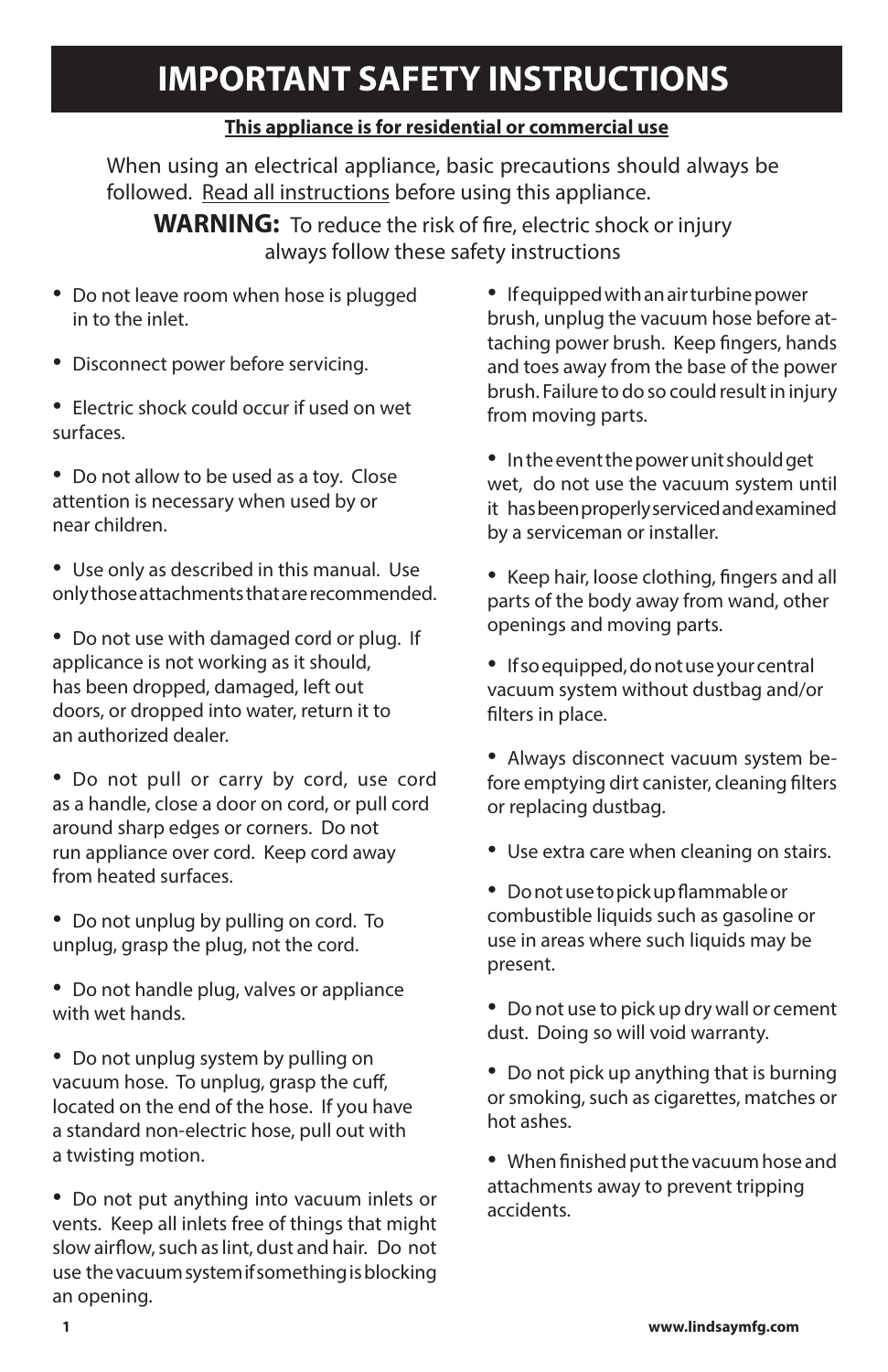- • For a grounded appliance, connect to a properly grounded outlet only. See grounding instructions.
- Do not handle electric hose or inlets with wet hands.
- If your system is equipped with an electrical vacuum hose, do not use if damaged. Do not pull hose around sharp corners, and keep hose away from heated services. Do not run other appliances over vacuum hose.

• Do not use the electric vacuum hose if it is damaged, cut or punctured. Do not pick up sharp objects with the vacuum nozzle or hose. Hose may contain electrical wires.

- For electric vacuum hose, connect to a properly wired 2-pole polarized outlet.
- Electric vacuum hose, use only with the electric power brush for use with the central vacuum system.
- The extension cord provided may only be used with the electric power brush for use with the central vacuum system.

• **DO NOT USE** the electric vacuum hose or extension cord with any appliance other than the central vacuum electric power brush for which it is intended.

 **CAUTION: Do not use when rug (or floor) is wet. ATTENTION: Ne pas utiliser lorsque le tapis (ou le plancher) est moduille.**

## **SAVE THESE INSTRUCTIONS**

## **-WARNING-**

**ELECTRIC SHOCK COULD OCCUR IF USED ON WET SURFACES**

## **GROUNDING INSTRUCTIONS**

## **FOR CORD CONNECTED APPLIANCE**

This appliance must be grounded. If it should malfunction or breakdown, grounding provides a path of least resistance for electric current to reduce the risk of electric shock. Your central vacuum system is supplied with an electrical cord having a grounding pin. It is recommended that this plug be used only with an appropriate outlet that is properly installed and grounded in accordance with all local codes and

 ordinances. This appliance is for use on a nominal 120-volt circuit (U.S. only) or 230/250 volt circuits where applicable, and has a grounded plug that looks like the plug shown in Figure A. A temporary adapter, that looks like the adapter illustrated in Figure B, may be used to connect this plug to a 2-pole receptacle as shown in Figure B if a properly grounded outlet is not available.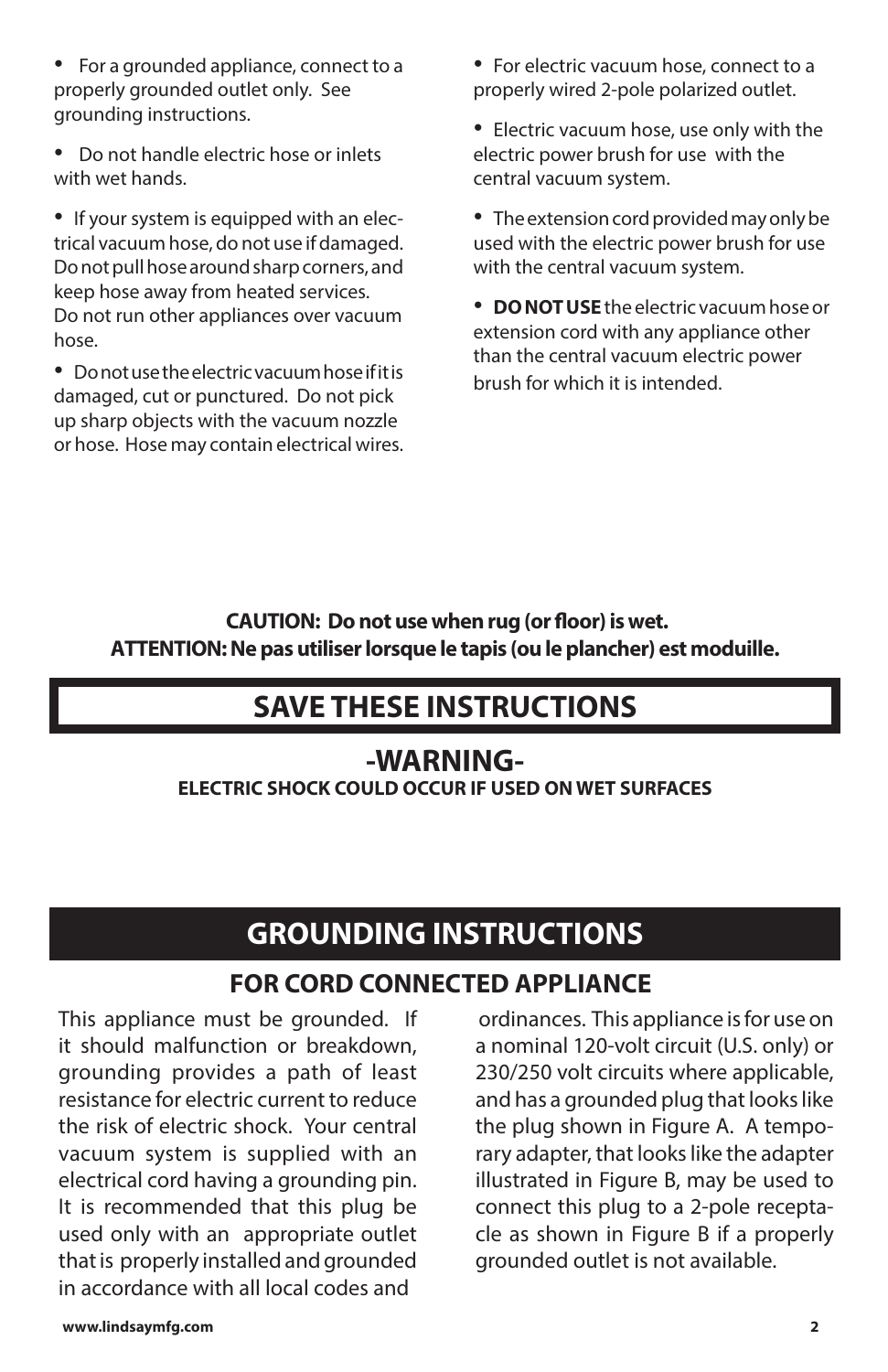The temporary adapter should be used only until a properly grounded outlet (Figure A) can be installed by a qualified electrician. **NOTE: Temporary adapters are not permitted in Canada**. The green colored rigid ear, lug or the like, extending from the adapter, must be connected to a permanent ground such as a properly grounded outlet box cover. Whenever the adapter is used, it must be held in place by a metal screw.



 **FIGURE A FIGURE B**

**DANGER-** Improper connection of the equipment - grounding conductor can result in a risk of electric shock. Check with a qualified electrician or your installer if you are in doubt as to whether the outlet is properly grounded. Do not modify the plug provided with the appliance - if it will not fit the outlet use a temporary adaptor as shown and have a proper outlet installed by a qualified electrician as soon as possible.



## **GROUNDING INSTRUCTIONS**

## **FOR PERMANENTLY CONNECTED APPLIANCE**

This appliance must be connected to a grounded metal, permanent wiring system; or an equipment-grounding conductor must be run with the circuit conductors and connected to the equipment-grounding terminal or lead on the appliance.

## **OPTIONAL EQUIPMENT**

## **FOR ELECTRIC HOSE OR VACUUM HOSE USED WITH EXTENSION CORD**

This appliance must be connected to a polarized (2-pole receptacle), permanent wiring system.

## **RECEIVER BOX FOR REMOTE CONTROL**

This receiver box must be directly plugged into a polarized (2-pole receptacle) permanent wiring system. Do not use an adapter.

**DANGER ---**Do not use the receiver box for any other purpose except for use with the intended central vacuum system, 24 volt remote control system. Any other use may cause malfunction or breakdown of the receiver box.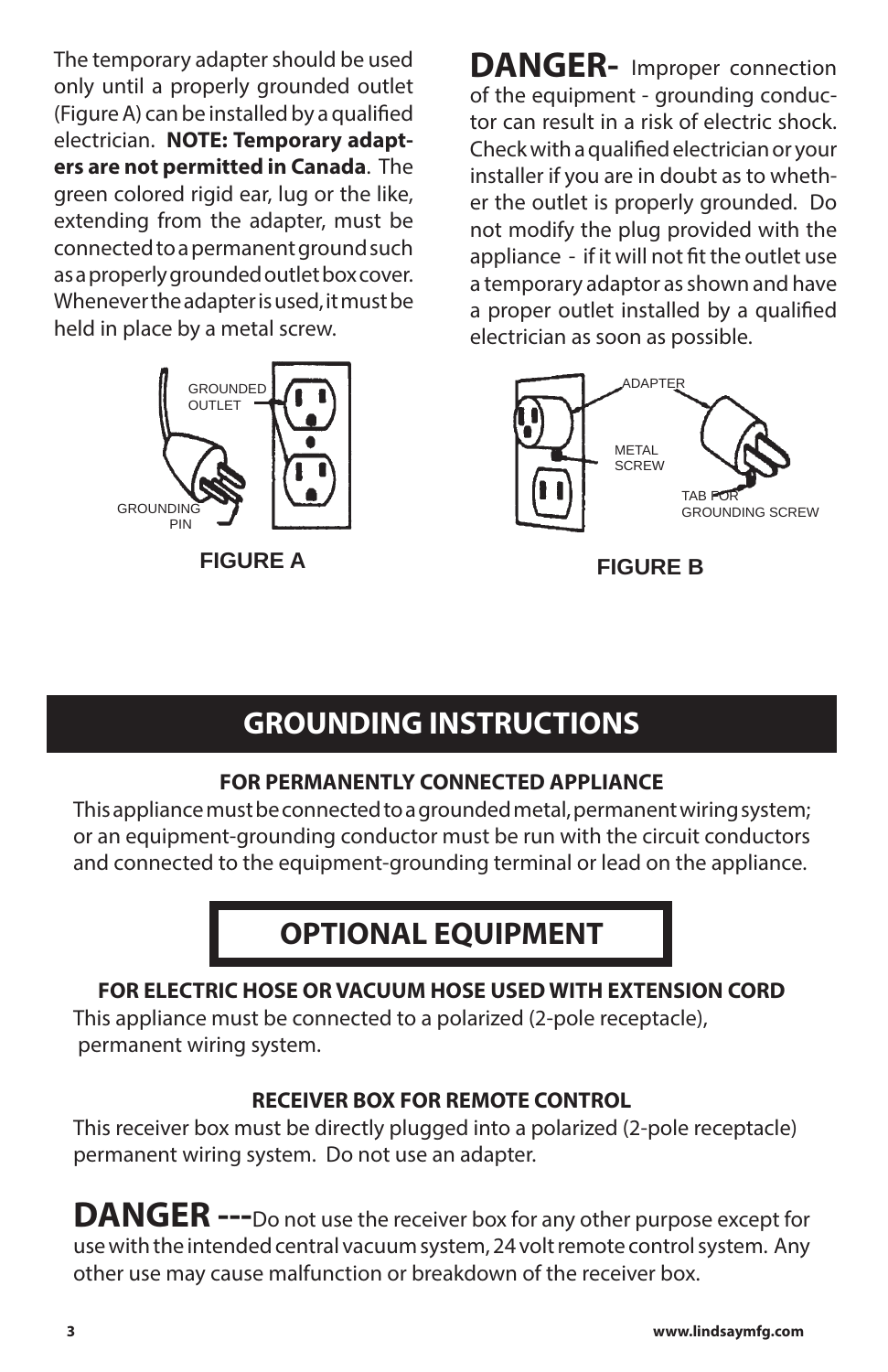## **OPERATING YOUR CENTRAL VACUUM**

Your central vacuum system has been engineered for a long, trouble-free service life. Your power unit is covered by a factory limited warranty that is enclosed with these instructions. Please read your limited warranty carefully. Be sure to fill out your registration at:

**www.lindsaymfg.com/registration** This will validate your factory warranty. Remember, your warranty does not cover abuse or misuse of the equipment.

**CLEANING TOOLS** - Since there are several tool kits available, the use and care of these tools is explained in a separate booklet packed with each of the tool kits. It is very important to utilize the tool that is designed to perform a particular cleaning job, in order to obtain full efficiency from your system. Each of the tools and their designed use is explained in the booklet packed with your particular tool kit. Also, other special carpet & flooring tools are available, which are not included as part of the normal tool kits. A few of these are a vibrating upholstery tool, a pet grooming tool, and a hand held air turbine. In addition, there are accessories designed to allow you to safely pick up liquids with your cleaning system such as the Wet Pick-Up. Each of these tools is available for purchase from your local dealer; if you would like to know more about a certain tool, please contact them.

**VACUUM INLETS** - When opening the door of the vacuum inlet valve to insert the cleaning hose, care should be taken not to distort the door by forcing it too far open. Do not turn the system

on and try to open the door of another inlet, since this will tend to pull the rubber gasket from the door. If inlet does not have remote on/off hose activated, leave door open for a few seconds after removing hose from inlet so the cyclonic filtration has time to shut down and debris can settle back down into the dirt can. If the power unit continues to run after the hose is removed from the inlet, the small ball which activates the low voltage switch at the inlet should be checked to make sure it has not become lodged in some way. Should this not shut the unit off, disconnect the electrical supply to the power unit and notify your local dealer or serviceman.

**VACUUM POWER UNIT** - Your power unit does not require any oil. The bearings in the motor are greased and sealed for life. The motor of the unit has contact brushes inside. As the unit is used, the brushes will wear, even when functioning properly. Because of this, the brushes in most power units will need to be replaced after 700 to 1,500 hours of use. Brush life is also affected by humidity, altitude, temperature and the number of starts and stops. So, there is a wide spread in the actual life of the motor brushes. On average the life of the motor brush, when used in a normal manner, will be from ten to twenty years. The cost of replacing your motor brushes is not great; but, the damage that can be done to the motor through not replacing the brushes **before** they are completely worn out is considerable. We recommend that you have your unit and motor brushes inspected by a qualified serviceman every 4-6 years.

**THANK YOU FOR CHOOSING A PRODUCT OF LINDSAY MANUFACTURING, INC. www.lindsaymfg.com 4**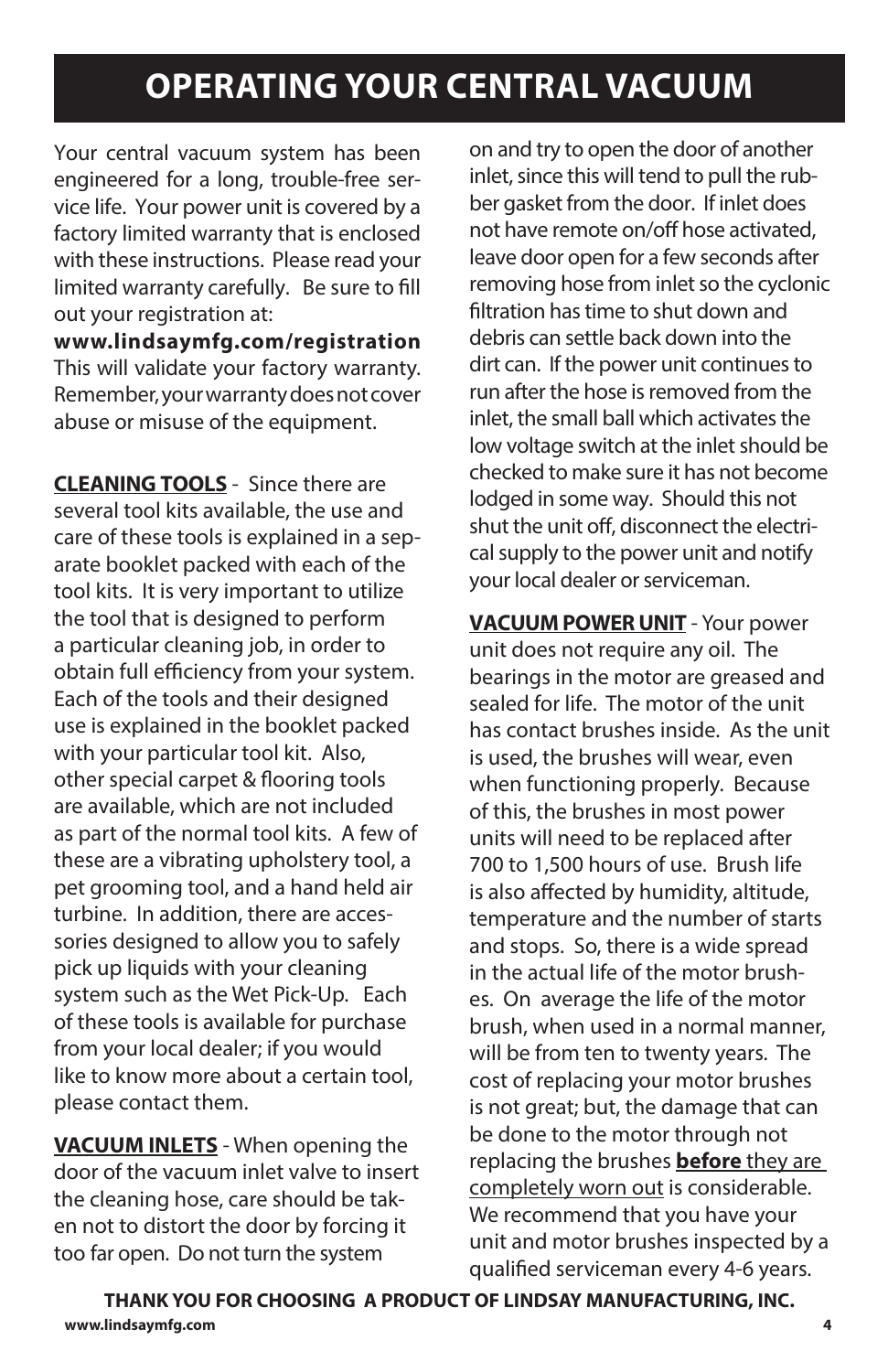## **Installation Tips**

## **Mounting Bracket**

All VacuMaid® central vacuum units have the same mounting bracket. It is attached to the unit for shipping and then must be removed for installation to the wall.

**1** Remove the small piece of metal on the side of the mounting bracket and discard.

**2** To remove the mounting bracket, tap lightly with a mallet. The mounting bracket will slide down.



**3** Continue to tap with a mallet until the mounting bracket is completely removed.

**4** Attach the removed bracket to the wall and slide the unit onto the bracket.





## **Utility Valve Installation**



## **Low Voltage Wire Connections**

**Strip the wire, press the** Quick Clips to the right and insert the wire into the holes.



## Proper placement of protector plate (for paper bag models only)

*Airflow Direction* properly for the vacuum to work Protector plate must be installed



<sup>ork</sup> proper suction. *Airflow Direction* Make sure the Protector Plate is in place. This is necessary for

Upon receiving your vacuum system, lift off the lid. The protector plate should be located inside the can just below the HEPA bag.

*The protector plate is installed correctly when it lays flat, prong side down, directly under the HEPA bag. The warning label should* 

> circulate preventing the motor from overheating. For information on connecting valves & fittings, *be facing up.* The plate provides a barrier between the HEPA bag and mesh screen. This allows air to **Do not to throw this part away.**

*Airflow Direction Airflow Direction* screen that fits on top of the protector plate. Be sure this **Low World Connect Connect Protector** process and the set of any is also in place as it provides an additional protection if any debris falls out while removing bag. **Safety Screen (SC12/14):** In addition, there is a safety

*To install:* Notched edge fits against Air Channel, press into place in bottom of can above protector plate.



**5 www.lindsaymfg.com**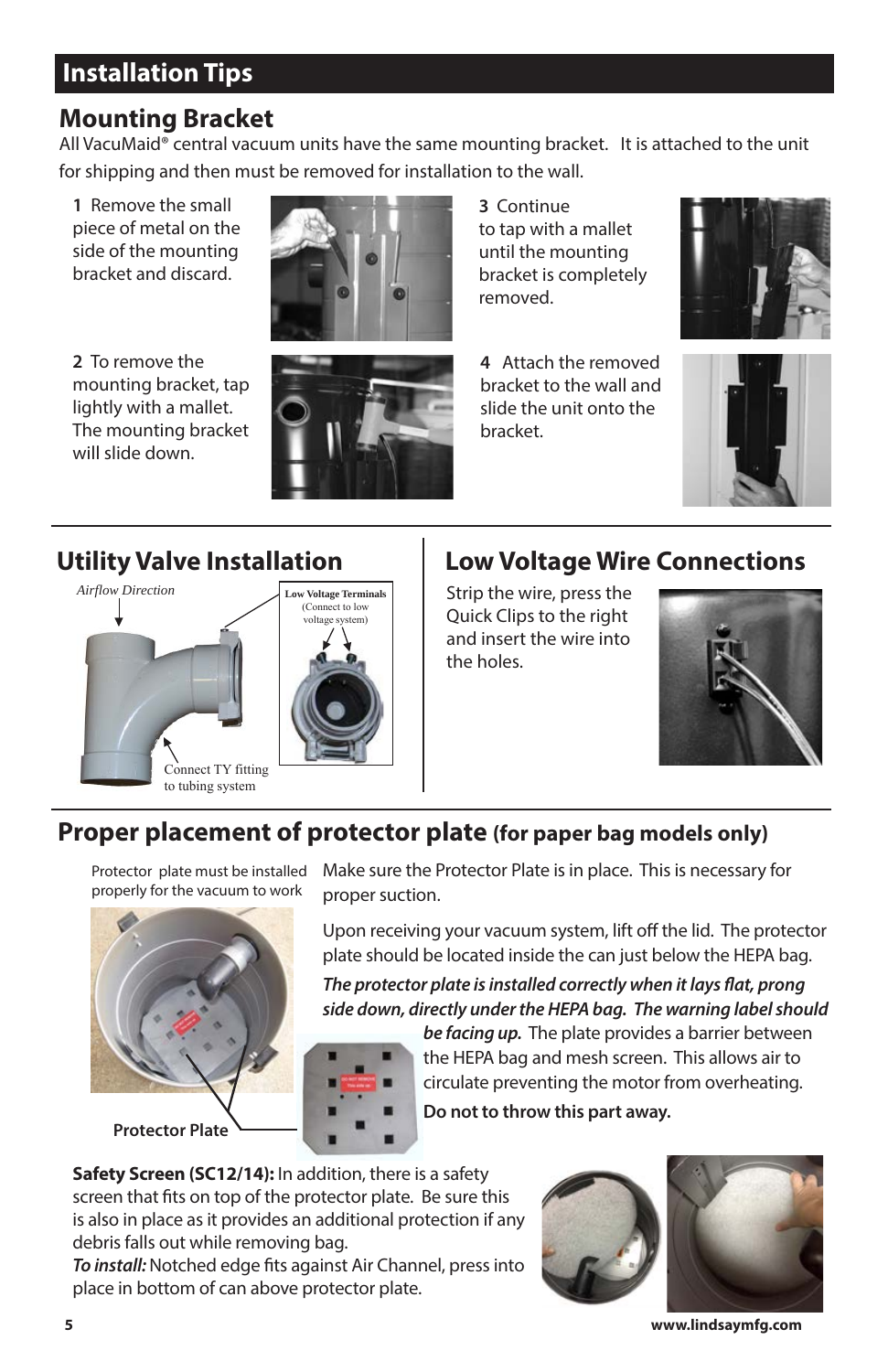## **Typical Installation Design of Paper Bag Units**

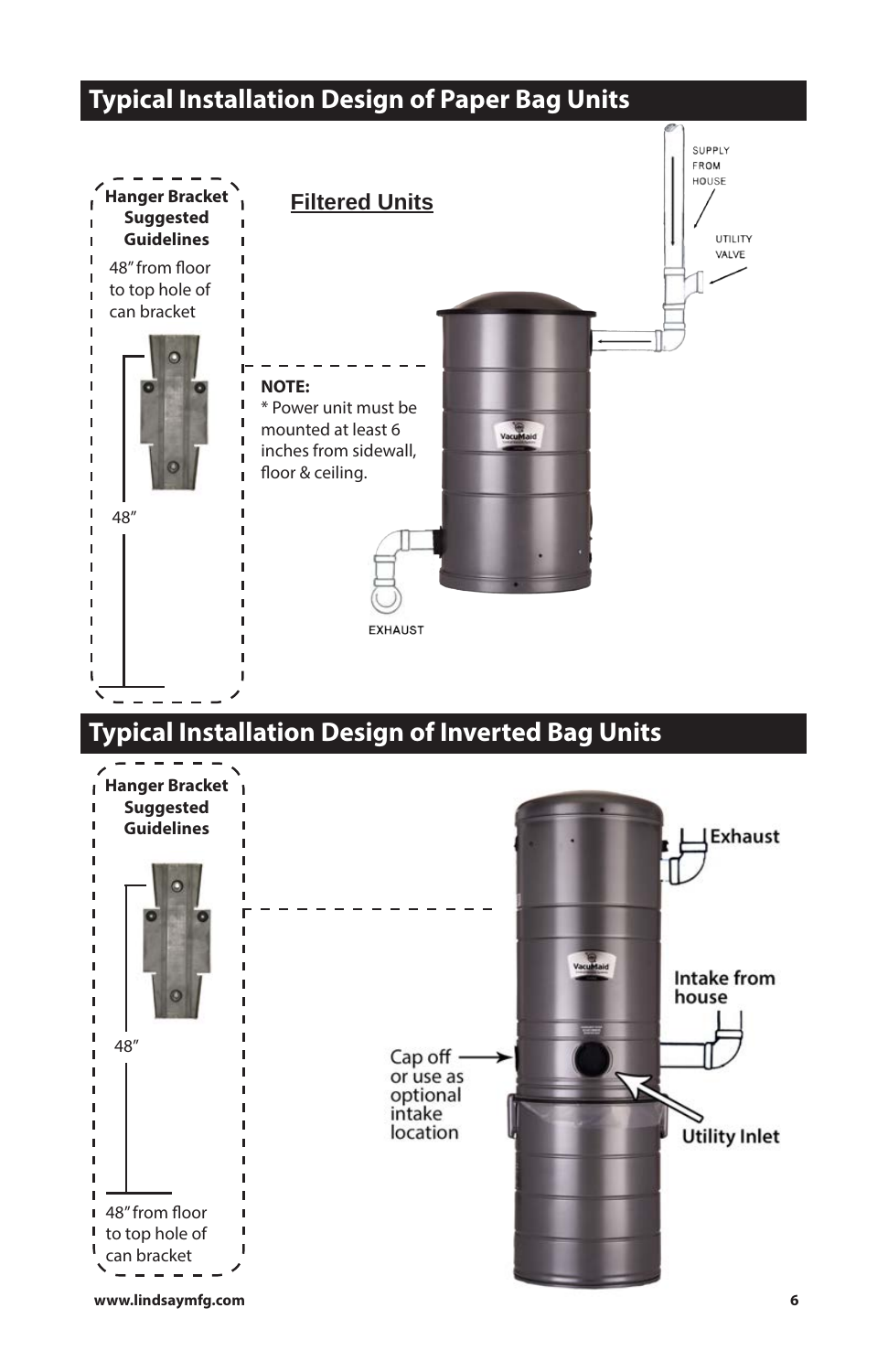## **Typical Installation Single Canister, Cyclonic Units**

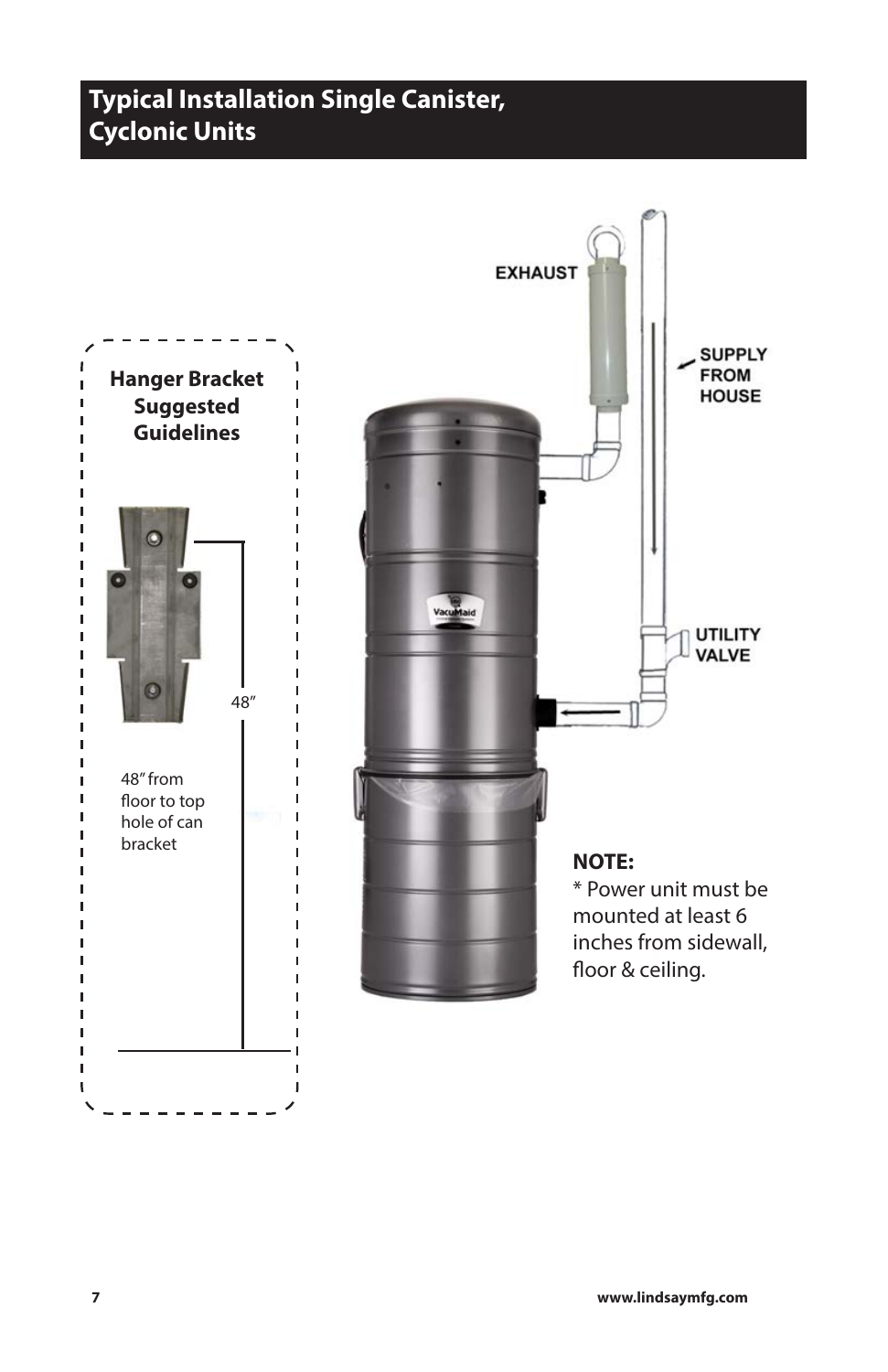## **Typical Installation Design of Split Canister, Single Motor Units**

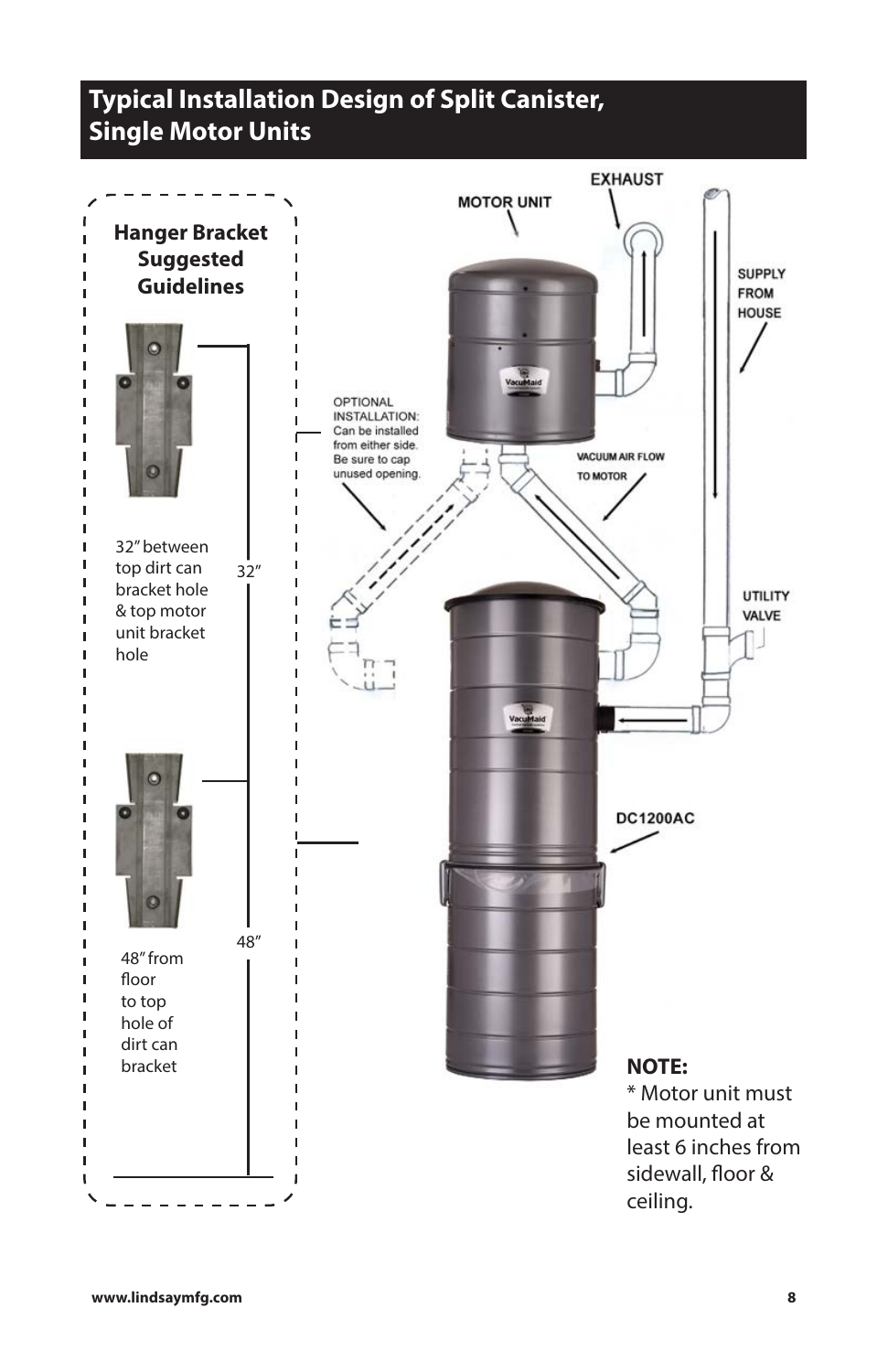## **Typical Installation Design of Split Canister, Double Motor Units**

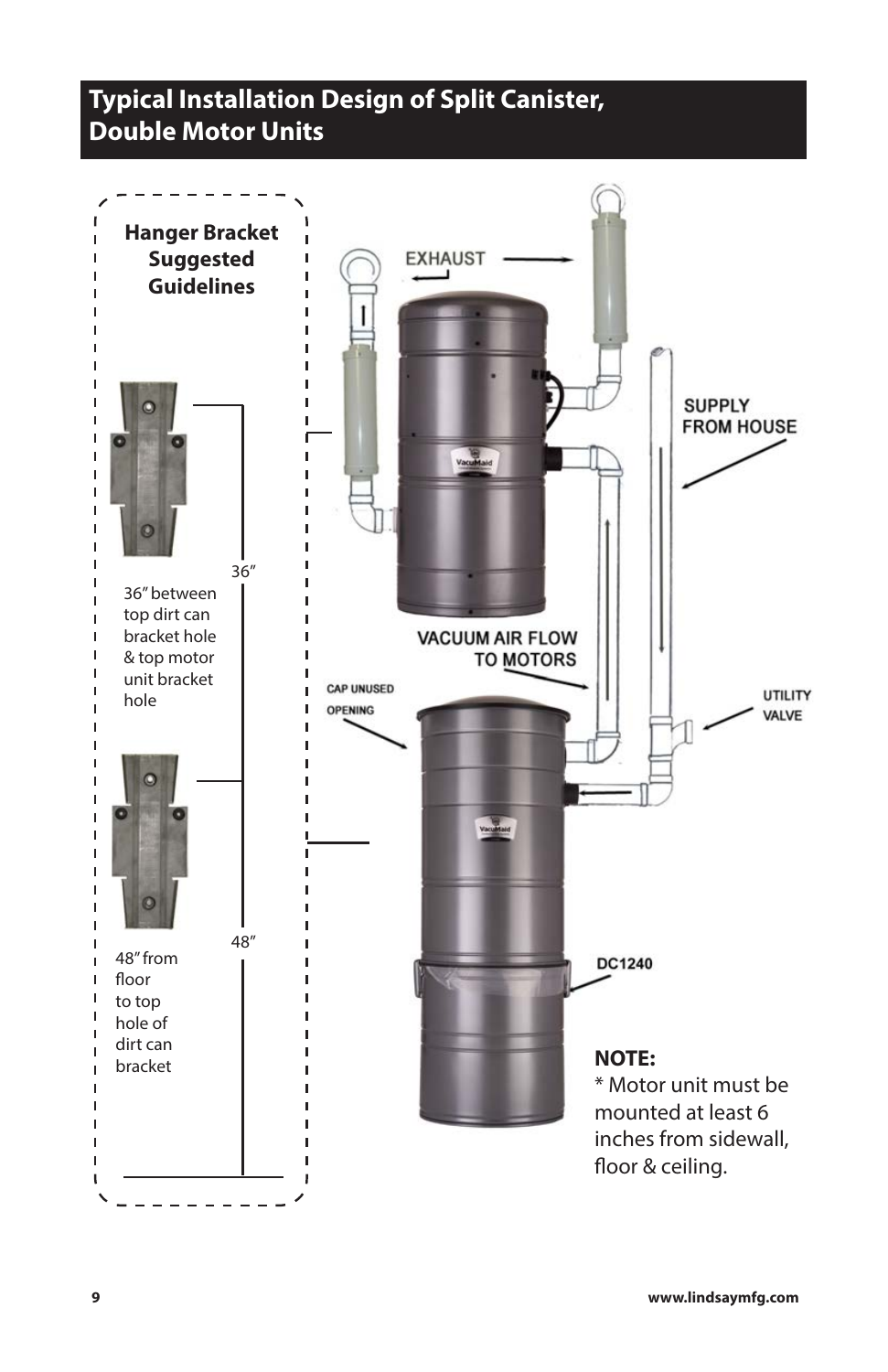## **MAINTENANCE - Cyclonic Single Piece Systems**

The mass of dirt and debris picked up by your central vacuum system is deposited in the dirt canister, which is attached to the bottom of your power unit on single canister units or filter canister if split system unit and will need to be emptied periodically.

#### **To Empty the Canister**

- Remove the dirt canister by supporting bottom of the canister with your knee\* (Fig. 1), then unsnap the two latches by grasping the lower end of each latch and pulling straight away from the canister. **Note:** The latches may be tight, but do not try to adjust them. They need to latch tightly to ensure a proper seal, which is vital for proper cyclonic operation. **1**
- Carefully lower the dirt canister and empty the debris into any suitable trash container. (If equipped with Air Channel and plastic can liner, see page 14 & 15) **2**

#### **Check the screen**

- Check the protection screen by looking up or feeling up inside the dirt canister to remove any debris that may have become stuck on the screen up inside the metal cone. **3**
- A plastic bag may be placed over the bottom portion of the top canister. While holding the plastic bag tightly around the can with one hand, push the bag up inside with the other hand and brush the screen surface (Fig. 2). This way, the screen can be cleaned without getting dust or debris on the floor or hands. **4**

#### **Reattach the dirt canister**

- Replace the dirt canister by slipping the rim of the dirt can over the lip of the top can until it is seated against the rim gasket. **5**
- Then while holding the canister in place with your knee\* (see Fig. 1), fasten the two latches. Do this by hooking the top lip of each latch over the rim of the top can and then press straight in on the bottom of the latches until they lock. **6**





If you notice a lack of suction or power, safety screen may be blocked. Remove lid and clean.

**TIP:** *When cleaning up inside the can, try using a toilet bowl brush or something similar. This will allow you to reach up inside more easily than just by using your arm. Still use the plastic bag, as this will keep the dirt from falling on you or your floor.* 

\*If you have trouble removing or replacing the dirt canister using your knee, try supporting the can with one hand, unlatching (or relatching) one side with the other hand. Then, reverse your hands to unlatch (or relatch) the other side. **www.lindsaymfg.com 10**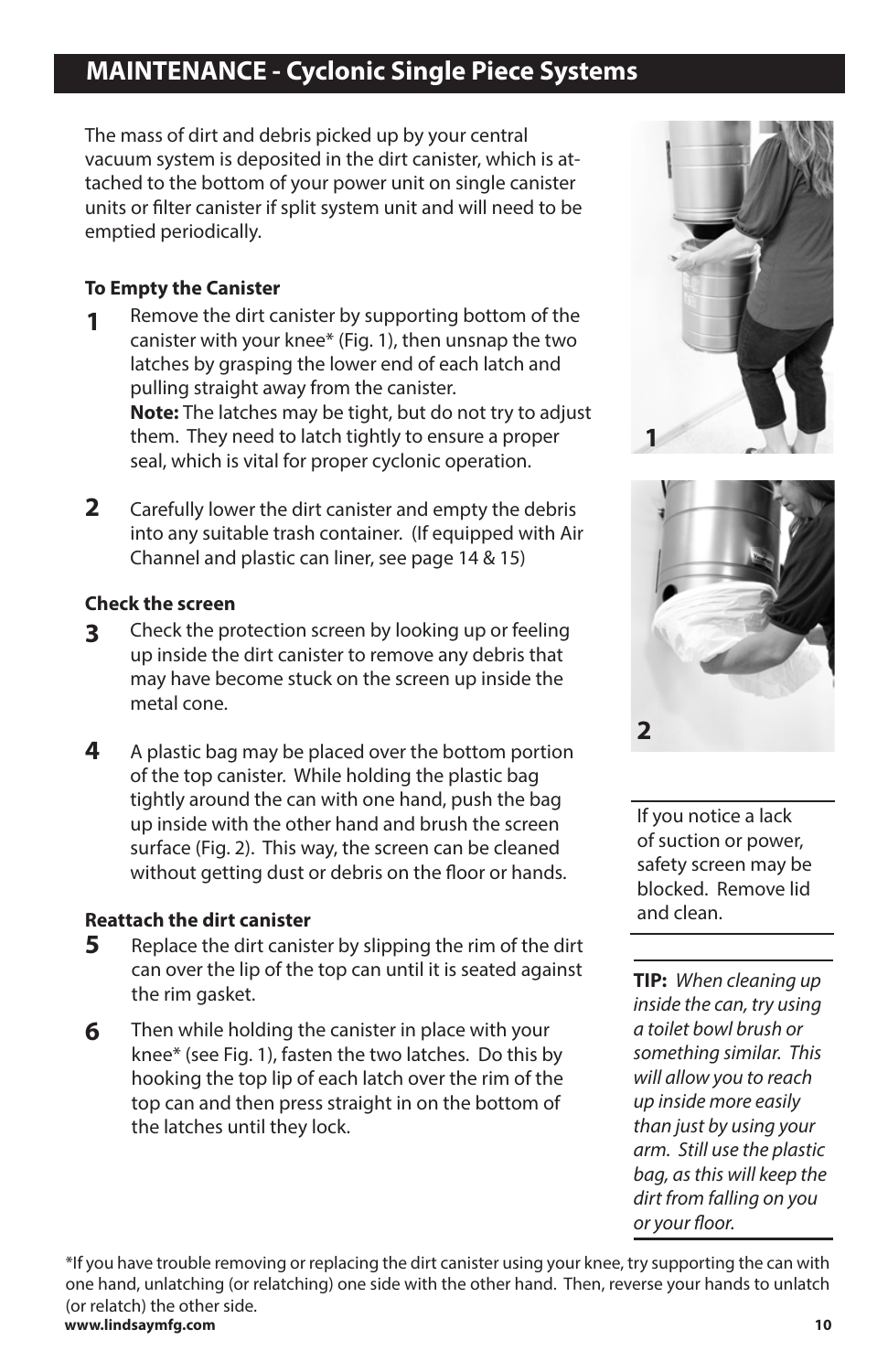## **MAINTENANCE - Split Canister System**

This system includes a power unit and a separate dirt canister that are mounted independently of each other. The dirt canister has the removable bottom can.

#### **Emptying your Dirt Can**

To remove accumulation, follow these steps:

Remove the dirt canister by supporting bottom of the canister with your knee\* (Fig. 1), then unsnap the two latches by grasping the lower end of each latch and pulling straight away from the canister. **1**

**Note:** The latches may be tight, but do not try to adjust them. They need to latch tightly to ensure a proper seal & optimum cyclonic operation.

Carefully lower the dirt canister and empty the debris into any suitable trash container. (If equipped with plastic can liner, see page 14-15) **2**

#### **Cleaning the Lint Screens**

For split system units there are additional screens that must be cleaned regularly to ensure proper suction and operation.

- Lift top can lid off of the dirt canister. **1**
- Use your hand to wipe it clean and dispose of debris or pull out the screen and shake it off. **2**
- *Optional maintenance:* The underneath of the screen can also be cleaned. To do so, remove the two screws, lift screen and wipe the underneath of the screen clean. Place screen back into unit and secure with the two screws. **3**
- Place lid back on top of can. Be sure it is placed squarely on the top of the canister to prevent a vacuum leak. **4**

#### **Reattaching the Dirt Canister**

- Replace the dirt canister by slipping the rim of the dirt can over the lip of the top can until it is seated against the rim gasket. **5**
- Then while holding the canister in place with your knee\* (see Fig. 1), fasten the two latches. Do this by hooking the top lip of each latch over the rim of the top can and then press straight in on the bottom of the latches until they lock. **6**





### **IMPORTANT**

If you notice a lack of suction or power, lint screen may be blocked. Remove lid and clean.



**HOW OFTEN SHOULD I CHECK OR EMPTY MY DIRT CANISTER?**

\*If you have trouble removing or replacing the dirt canister using your knee, try supporting the can with one hand, unlatching (or relatching) one side with the other hand. Then, reverse your hands to unlatch (or relatch) the other side.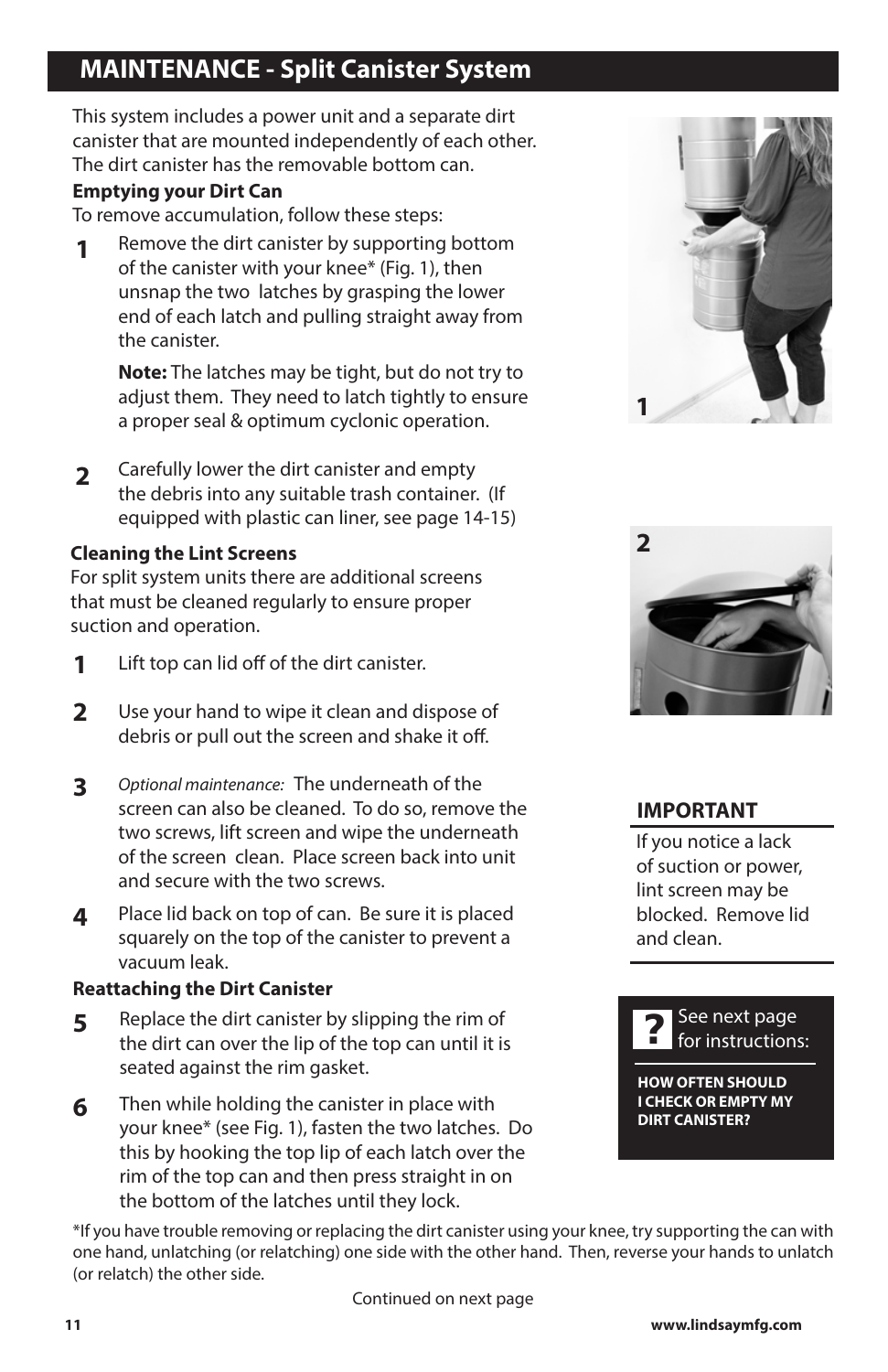#### HOW OFTEN SHOULD I CHECK OR EMPTY MY DIRT CANISTER?

**?** Initially, the dirt canister should be checked or emptied weekly until some idea can be obtained as to how long it takes to half fill the canister under your normal cleaning routine. All vacuum systems will function more effectively if the dirt can is emptied frequently. Under no circumstances should you allow your dirt canister to become more than 3/4 full before emptying.

**Note:** The canister will fill more rapidly if NEW carpets are being cleaned for there is usually a tremendous quantity of loose fibers that are retained in the carpet from the manufacturing process. In some instances it may take several months before all of these loose fibers are removed.

## SERVICING FILTER SCREENS ON DIRT CANS

## **Servicing the Fine Mesh Filter Screen - STANDARD**

#### **REMOVABLE TOP**



#### **A: To remove the Fine Mesh Screen (FSF12/FSF14):**

Remove the lid from the canister, then lift the screen up over the stand pipe.

#### **B: To Clean:**

The Fine Mesh Filter Screen can best be cleaned by tapping or brushing off the screen.

#### **C: To replace the Fine Mesh Filter Screen (FSF12/FSF14):**

Place the screen over the standpipe - push down to insure it seats on the metal screen. Replace the lid and operate normally.

## **Servicing the ELECTRO-STATIC Screen - OPTIONAL**

#### **REMOVABLE TOP**



#### **A: To remove the ELECTRO-STATIC Screen (ES-1200/ES1240):**

Remove the lid from the canister, then lift the screen up over the stand pipe.

#### **B: To Clean:**

The ELECTRO-STATIC Screen can best be cleaned by vacuuming, tap water rinsing, or dousing in an ordinary detergent solution. **NOTE: Before replacing the ELECTRO-STATIC Screen, be sure it is dry.**

#### **C: To replace the ELECTRO-STATIC Screen (ES-1200/ES1240):**

Place the screen over the standpipe - push down to insure it seats on the metal screen. Replace the lid and operate normally.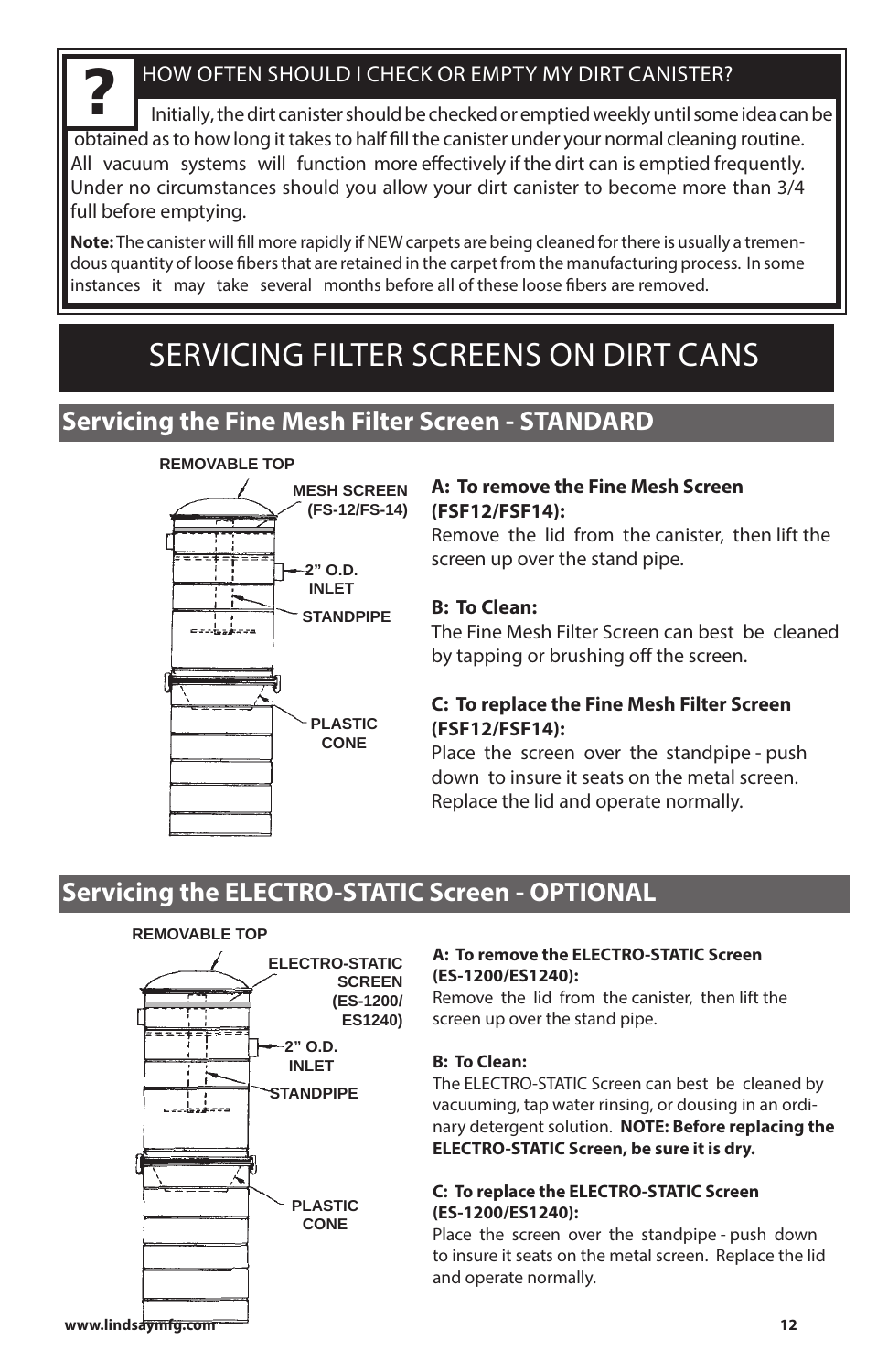## **MAINTENANCE - Inverted Bag**

**I**nverted bag units provide a permanent filter and require occasional cleaning. To clean the inverted bag units, follow these steps:

#### **Emptying your Dirt Can**

To remove accumulation, follow these steps:

- Remove the dirt canister by supporting the bottom canister with your knee\*. Then, unsnap the two dirt canister latches by grasping the lower end of each latch and pulling straight away from the canister (Fig 1). **1**
- Carefully lower the dirt canister, dump the contents into trash container (Fig 2), & set aside. **2**

#### **Cleaning the Inverted Bag**

Not necessary to remove the inverted bag just follow these steps:

- A plastic bag may be placed over the bottom portion of the top canister. Then, while holding the plastic bag tightly around the canister with one hand, push the bag up inside with the other hand, and brush/shake the bag surface to loosen any dust and debris that may have accumulated on the bag (Fig 3). In this way, the bag can be cleaned without getting any dust or debris on the floor or hands. **3**
- Replace the dirt canister by slipping the rim of the dirt canister over the lip of the top can until it is seated against the rim gasket. Then while holding the canister in place with your knee\* (Fig 1) fasten the two latches. Do this by hooking top lip of each latch over the rim of the top can & then press straight in on the bottom of latches until they lock. **4**







**HOW OFTEN SHOULD I CHECK OR EMPTY THE PAPER BAG?**<br>Initially, the dirt canister should be checked or emptied weekly until some idea can be obtained as to how long it takes to half fill the canister under your normal cleaning routine. All vacuum systems will function more effectively if it is emptied frequently. Under no circumstances should you allow your dirt canister to become more than 3/4 full before emptying. (Note: The canister will fill more rapidly if NEW carpets are being cleaned for there is usually a tremendous quantity of loose fibers that are retained in the carpet from the manufacturing process. In some instances it may take several months before all of these loose fibers are removed.)

## HOW OFTEN SHOULD I CLEAN THE INVERTED BAG?

The inverted bag should be cleaned approximately 3-4 times a year or every time the dirt canister is dumped. If your inverted bag should ever need replaced, contact your local dealer.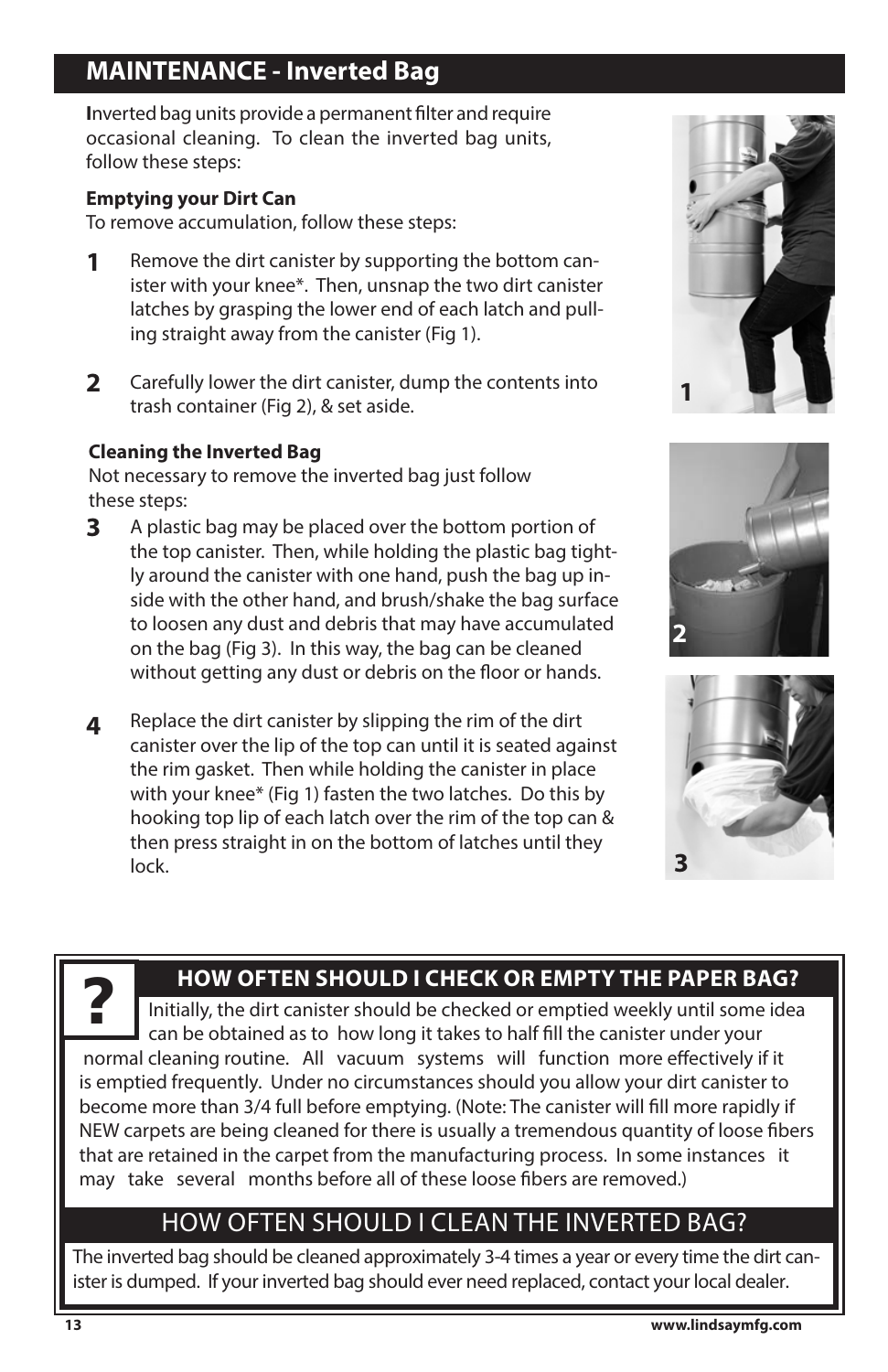## **MAINTENANCE - Disposable Bag**

This system uses a disposable sealed non-woven bag for filtration. The mass of dirt and debris is picked up by your vacuum and deposited into the filter bag inside your dirt canister. Replacement Bag Part #s: HPB1 & HPB2H

#### **Emptying your Dirt Can**

To remove accumulation, follow these steps:

- Remove the lid by lifting straight up. There are no hinges or clamps. **1**
- Remove the bag by sliding the rubber gasket that surrounds the hole in the paper bag off the plastic inlet stem that protrudes through the front of the canister. **2**
- Once the bag is off of the inlet stem, seal the bag by removing the backing from the tab and cover the hole with the flap. Press the flap so that it securely seals over the hole (Fig. 3). This will help prevent dirt and dust from escaping. Now, lift the paper bag from the dirt canister and place in a suitable trash container. **3**

#### **Installing a New Bag**

- Take a new bag and extend it fully (Fig. 4). **4**
- Place it in the canister, and slide its rubber gasket onto the inlet stem until the rubber gasket drops into place in the ridge that is around the inlet stem (Fig. 5). **5**
- Carefully replace the lid onto the dirt canister to ensure that it seals properly. Not doing so could cause a vacuum leak and reduce the cleaning efficiency of your system. **6**

#### **If bag breaks...**

In the event of a bag breaking or spilling while in the unit, be sure to clean the safety screen and lift the protection plate located under the bag and clean the small metal screen below. (To reassemble, see page 5).











Some units come equipped with an internal thermal switch. When tripped it requires up to 10 (ten) minutes to reset before using again.



### **HOW OFTEN SHOULD I CHECK OR EMPTY THE PAPER BAG? ?**

The filter bag should be changed or cleaned when there is 3-6 inches of dirt or anytime there is a noticeable reduction of air flow at the cleaning tool. Initially, the dirt canister should be checked or emptied weekly until some idea can be obtained as to how long it takes to half fill the canister under your normal cleaning routine. All vacuum systems will function more effectively if they are emptied frequently. Under no circumstances should you allow your dirt canister to become more than 3/4 full before emptying.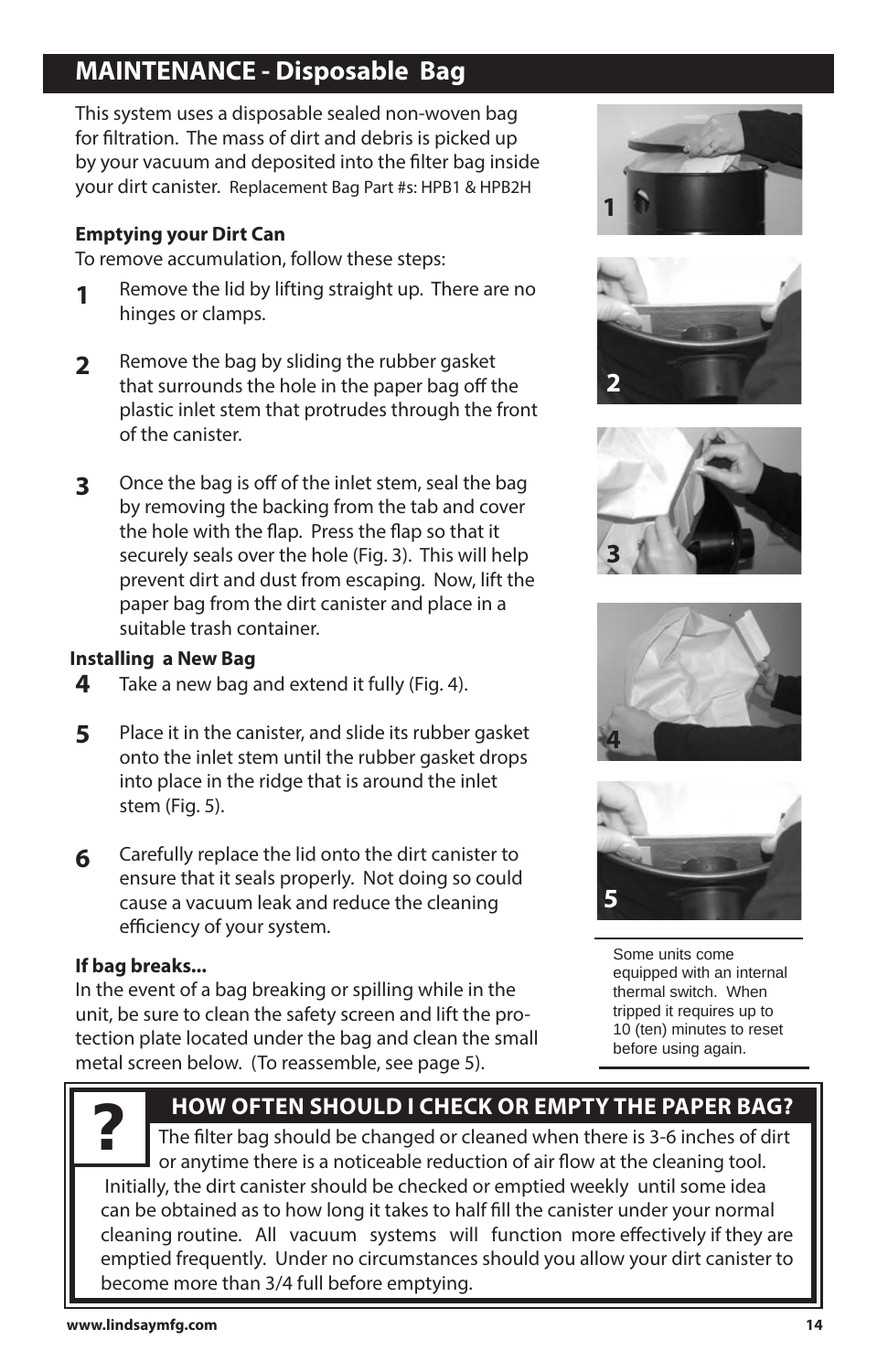## **SERVICING YOUR DIRT CAN WITH AIR CHANNEL**

**1** Place knee under bottom dirt canister to support the weight of the can, while you unlatch it.



**2** Set the dirt can on the floor.



**3** Remove edge of the plastic bag from the bag clip.



#### **SOME MODELS WITH SEPARATE DIRT CANISTER ONLY**

**6** Lift up the top lid.



**7** Clean debris from top screen as you would a dryer lint screen by wiping debris off of screen and deposit debris into used plastic bag.

**8** Throw away the used plastic bag.



**4** Lift the plastic bag from the dirt can.



**5** When plastic bag is high enough, wrap up or tie the open end of the bag for a mess-free disposal.



**9** Lift dirt can back to the bottom of the dirt canister. Use your knee to support the can as you re-latch it.



**Note:** Do not store your replacement plastic bags on top of your central vacuum system. This can cause severe damage to your central vacuum system by not allowing the motor to get cool clean air.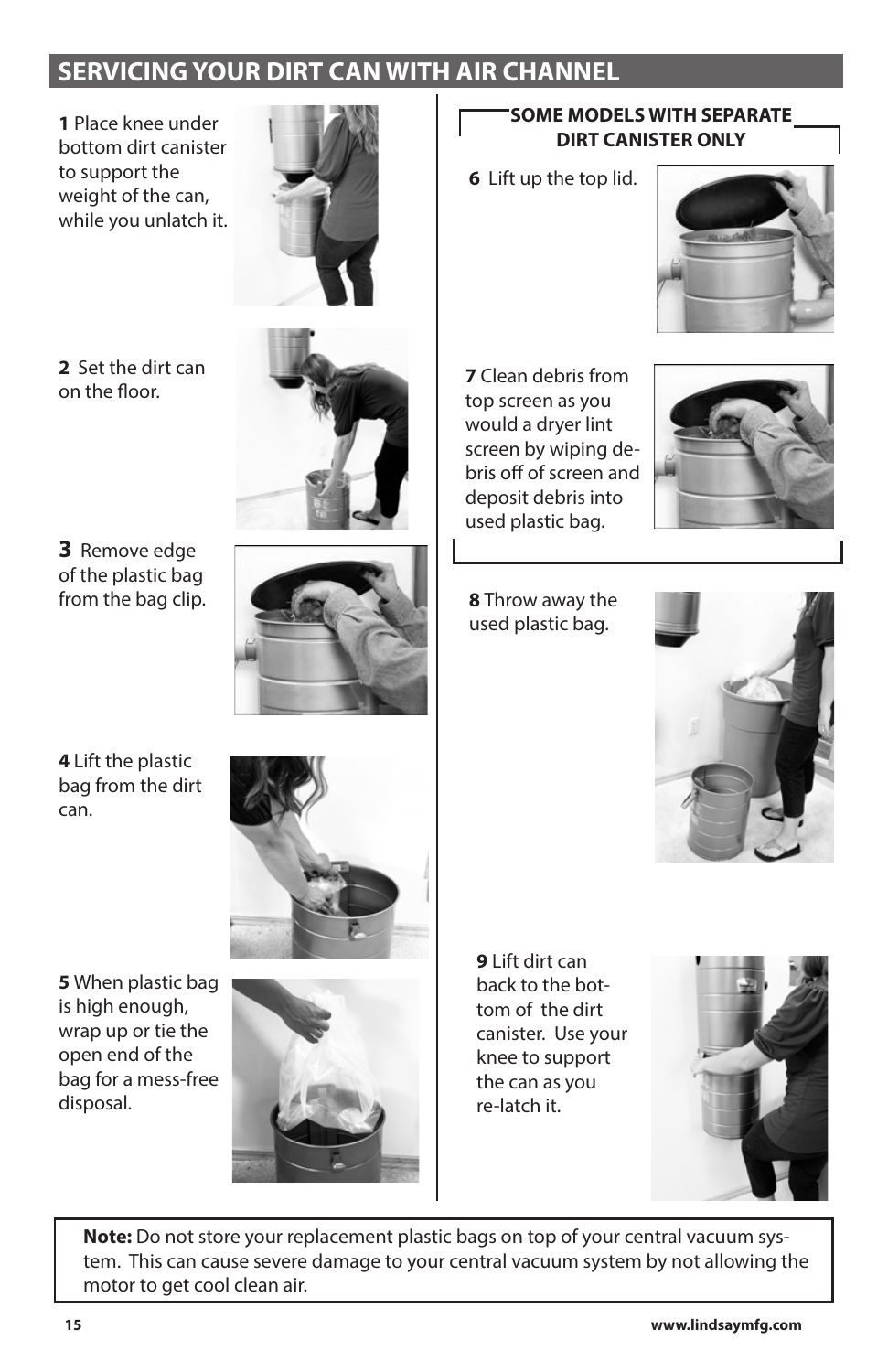## **INSTALLATION OF NEW PLASTIC BAG**

**1** Place a clean plastic bag into the dirt can.



**2** Wrap the edges of the plastic bag around the edge of the dirt can.



**3** Place the portion of the plastic bag around the Air Channel under the bag clip.



**4** Use your hands and press the plastic bag up against the sides of the dirt can.



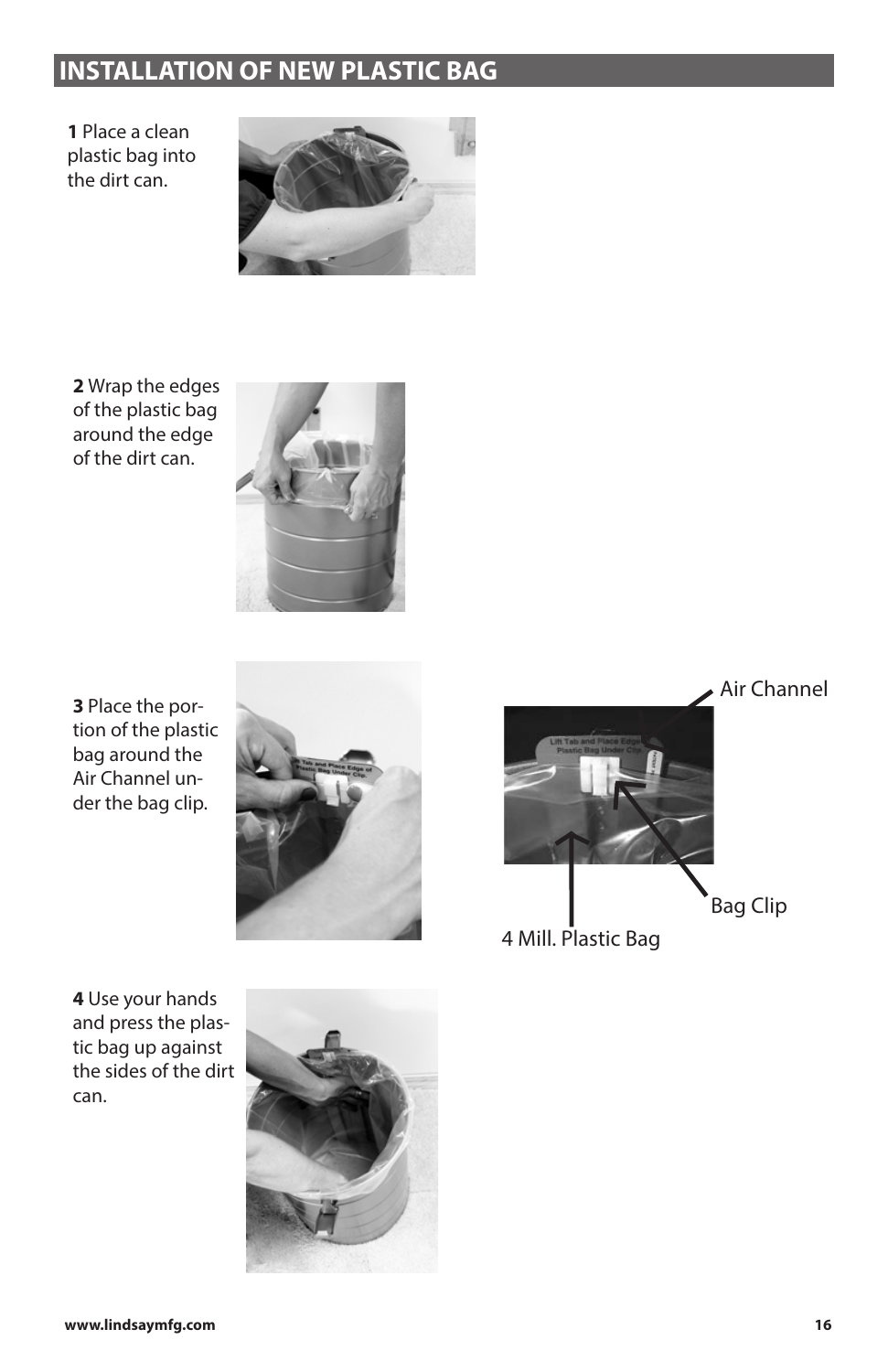## **TROUBLESHOOTING GUIDE**

Please read the Warranty certificate before attempting any service on your power unit. The motor in your power unit **DOES NOT** require oiling. The bearings have been lubricated and sealed at the factory. Tampering in any way with the motor blower will invalidate your warranty. Your central vacuum system has been engineered to provide many years of carefree service. Should your system for some reason fail to function properly, the following chart and instructions should help you to restore efficient service promptly. Check the chart for symptoms and then read across to determine the probable cause. The probable causes are numbered for your convenience and after you have found your symptom, refer to the directions for checking that item.

| <b>SYMPTOM</b>              |                       |                                                    |                                                                  | Check each X for                      |                                                              |
|-----------------------------|-----------------------|----------------------------------------------------|------------------------------------------------------------------|---------------------------------------|--------------------------------------------------------------|
| <b>NO</b><br><b>AIRFLOW</b> | LOW<br><b>AIRFLOW</b> | <b>POWER</b><br><b>UNIT DOES</b><br><b>NOT RUN</b> | <b>POWER</b><br><b>UNIT</b><br><b>CONTINUES</b><br><b>TO RUN</b> | <b>CYCLES</b><br><b>OFF AND</b><br>ON | <b>PROBABLE CAUSE</b>                                        |
| X                           |                       | X                                                  |                                                                  | X                                     | 1. Power Cord                                                |
| X                           |                       | $\mathbf x$                                        |                                                                  |                                       | (some<br>2. Push-to-reset Circuit Breaker on Unit<br>models) |
| X                           |                       | X                                                  |                                                                  |                                       | 3. Circuit Breaker in House Panel                            |
|                             |                       | X                                                  |                                                                  |                                       | (some<br>4. Internal Thermal Switch in Unit<br>models)       |
| X                           |                       | X                                                  |                                                                  | X                                     | 5. Electrical Wall Outlet Plug                               |
|                             |                       | $\overline{\mathbf{x}}$                            |                                                                  |                                       | 6. Switch in the Wall Inlet Stuck Off                        |
|                             |                       |                                                    | X                                                                |                                       | 7. Switch in Wall Inlet Stuck On                             |
| $\boldsymbol{\mathsf{X}}$   |                       | X                                                  |                                                                  | $\mathbf x$                           | 8. Remote Control Wire Broken                                |
|                             |                       |                                                    | X                                                                | X                                     | 9. Remote Control Wire - Shorted                             |
| X                           | X                     |                                                    |                                                                  |                                       | 10. Flexible Hose Plugged                                    |
| X                           | X                     |                                                    |                                                                  |                                       | 11 .Tubing in Walls Clogged                                  |
|                             | X                     |                                                    |                                                                  |                                       | 12. Dirt Canister Overfilled                                 |
|                             | X                     |                                                    |                                                                  |                                       | 13. Filter Bag - Clogged (some models)                       |
| $\boldsymbol{\mathsf{x}}$   |                       |                                                    |                                                                  |                                       | 14. Dirt Canister Lid - Off                                  |
|                             | X                     |                                                    |                                                                  |                                       | 15. Dirt Canister Gasket Loose                               |
| X                           | X                     |                                                    |                                                                  |                                       | 16. Outside Exhaust Blocked                                  |
|                             | X                     |                                                    |                                                                  |                                       | 17. Dirt Canister Not Latched                                |
|                             | X                     |                                                    |                                                                  |                                       | 18. Another Wall Inlet Door Open                             |
| X                           | X                     |                                                    |                                                                  |                                       | 19. Blower Protection Screen Clogged                         |
|                             |                       |                                                    | $\mathsf{x}$                                                     |                                       | 20. Relay Stuck - On (On older models)                       |
| X                           |                       | X                                                  |                                                                  |                                       | 21. Relay Stuck - Off (On older models)                      |
| X                           |                       | X                                                  |                                                                  |                                       | 22. Transformer Burned Out (Older models)                    |
| X                           |                       | X                                                  |                                                                  | X                                     | 23. Loose Wire in Power Unit                                 |
|                             |                       |                                                    | X                                                                |                                       | 24. A Hose Plugged into another Inlet                        |
|                             |                       |                                                    | X                                                                |                                       | 25. P.C. Board Relay Stuck ON                                |
|                             |                       | X                                                  |                                                                  |                                       | 26. P.C. Board Transformer burned out                        |
|                             |                       | X                                                  |                                                                  |                                       | 27. LED Light                                                |

1. Power Cord - Make sure that the power cord is plugged into an operating receptacle of the proper voltage and current for your unit.

**2.** Push-to-Reset Circuit Breaker - Some models. If your unit has experienced an over current or extremely high temperature, the button will pop out. To reset, simply push the button in until it protrudes about 1/8 inch and stays in. If the breaker pops out again when the unit is used - call your service technician.<br>17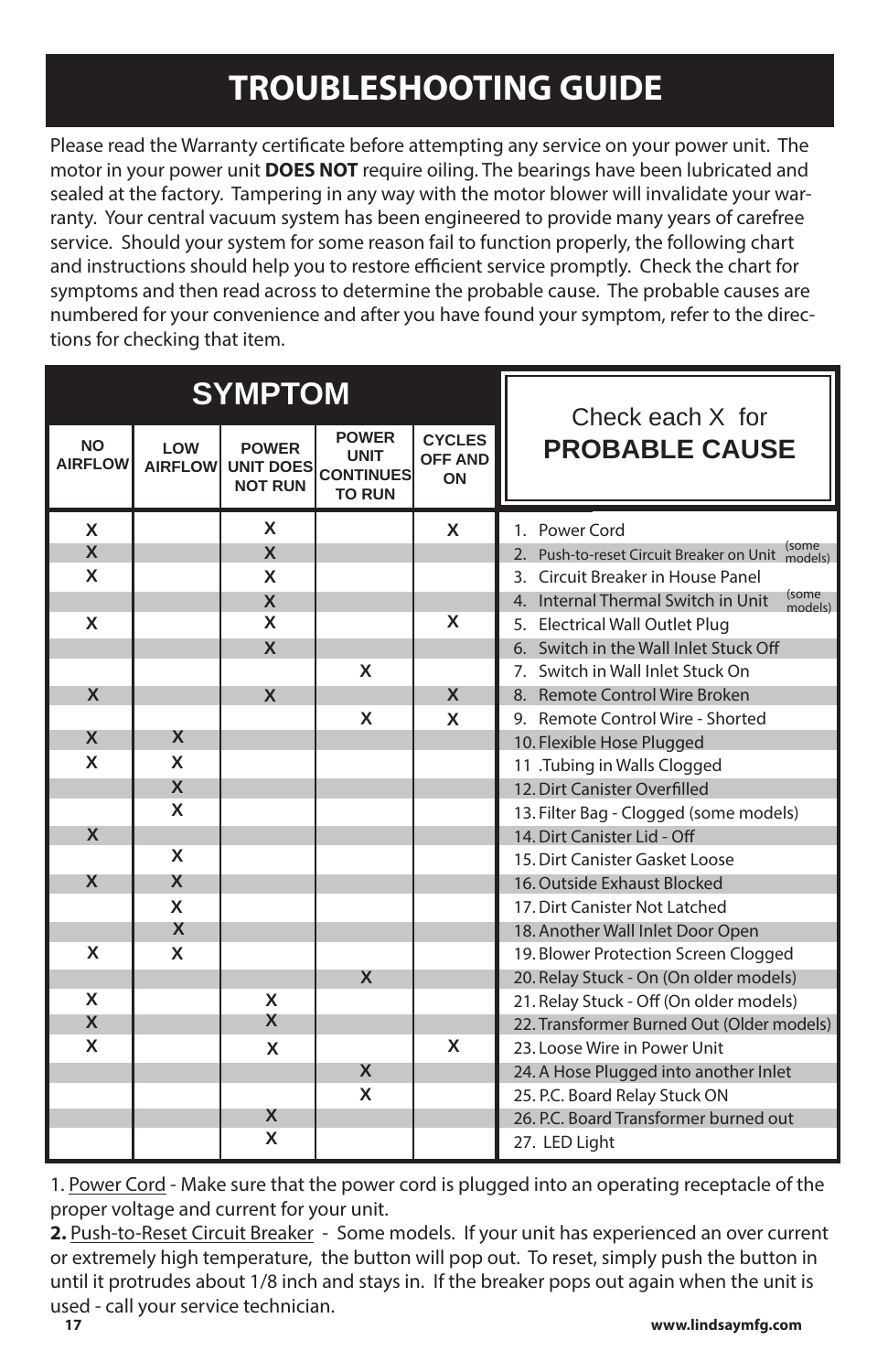**3.** Circuit Breaker in House Panel - Check your house breaker panel - If the circuit breaker if off, you may have too many appliances utilizing that circuit. For best results, your power unit should be on a separate circuit. Try to remove some of the extra circuit load by unplugging other devices. If the breaker continues to cut off - call your service technician.

**4.** Internal Thermal Switch in Unit - If your unit comes equipped with an internal thermal switch and quits running, it may require 10 minutes to cool off before resetting itself.

**5.** Electrical Wall Outlet Plug - Sometimes the electric wiring from the house breaker panel to the wall outlet plug can become loose or broken. Plug a lamp or another electric appliance into the outlet to assure that you are getting power. If not, call your electrical contractor.

**6.** Switch in the Wall Inlet Stuck in Off Position - Plug your flexible hose into the other wall inlets - if your unit functions normally then the problem lies in the switch or remote control circuit to the inoperative inlet valve. The bolts holding the micro-switch in the inlet valve may have loosened allowing it to move out of position. Remove the wall inlet face plate and tighten the bolts or call your service man.

7. Switch in the Wall Inlet Stuck in On Position - Use your finger to roll the steel ball located in the top of the neck of the inlet. Some foreign material may have become lodged in the hole with the ball, preventing it from moving into its proper position. **Caution: if this procedure does not turn your unit off, unplug the power cord and notify your service technician.**

**8.** Remote Control Wire - Broken - Usually, if more than one wall inlet is inoperative, the trouble is in the remote control wiring, and the wire is either loose or broken, and should be tightened or replaced.

**9.** Remote Control Wire - Shorted - Unplug one of the remote control wires that is attached to the side of the power unit - if the unit stops, it indicates that the remote control wire is shorted or one of the wall inlet switches is stuck in the on position. If the procedure for number 6 does not shut the unit off and you cannot locate the short, notify your service man. If the unit does not stop running when you unplug the remote control wire - either the short is in the power unit wiring or the relay is stuck. Refer to number 20. **Caution: Checking the wiring in the power unit should only be attempted by a qualified service technician.**

**10.** Flexible Hose - Plugged - If proper airflow is not obtained through the hose, remove the hose from the vacuum inlet, then start the power unit by activating the wall inlet switch. If the airflow, at the inlet, is good, then this will normally indicate a blockage in the hose or wand. If blockage is in the wand, it can be disassembled and cleaned. If blockage is in the hose, the hose should first be laid out straight, then with the hose plugged into the inlet valve and the power unit running, pick up the hose, starting at the end furthest from the valve and gently stretch about two feet of it at a time as you proceed along the length of the hose toward the inlet valve. It this does not clear the stoppage, then remove the hose cuffs by unscrewing them, and switch them to the other ends of the hose (these cuffs have left hand screw threads so rotate them in a clockwise direction to unscrew from the hose). After this has been done replace the hose in the inlet valve and with the power unit operating, repeat the process of stretching the hose. If this fails to unclog the hose, run (handle first) a screwdriver with at least a 3/4" diameter handle through the hose.

**11.** Tubing in Wall - Clogged - Check the airflow at the power unit. If the airflow is good here but not at locations further from the power unit, your tubing is either clogged or has broken open. If you cannot repair this, contact your service man. If you turn the power unit on and leave the inlet valve furthest from the power unit open and then check the exhaust from the power unit, you can determine whether you have a break in the tubing or whether the tubing is clogged. If very little air is coming out of the exhaust of the power unit, then it is probably an obstruction in the tubing and not a break.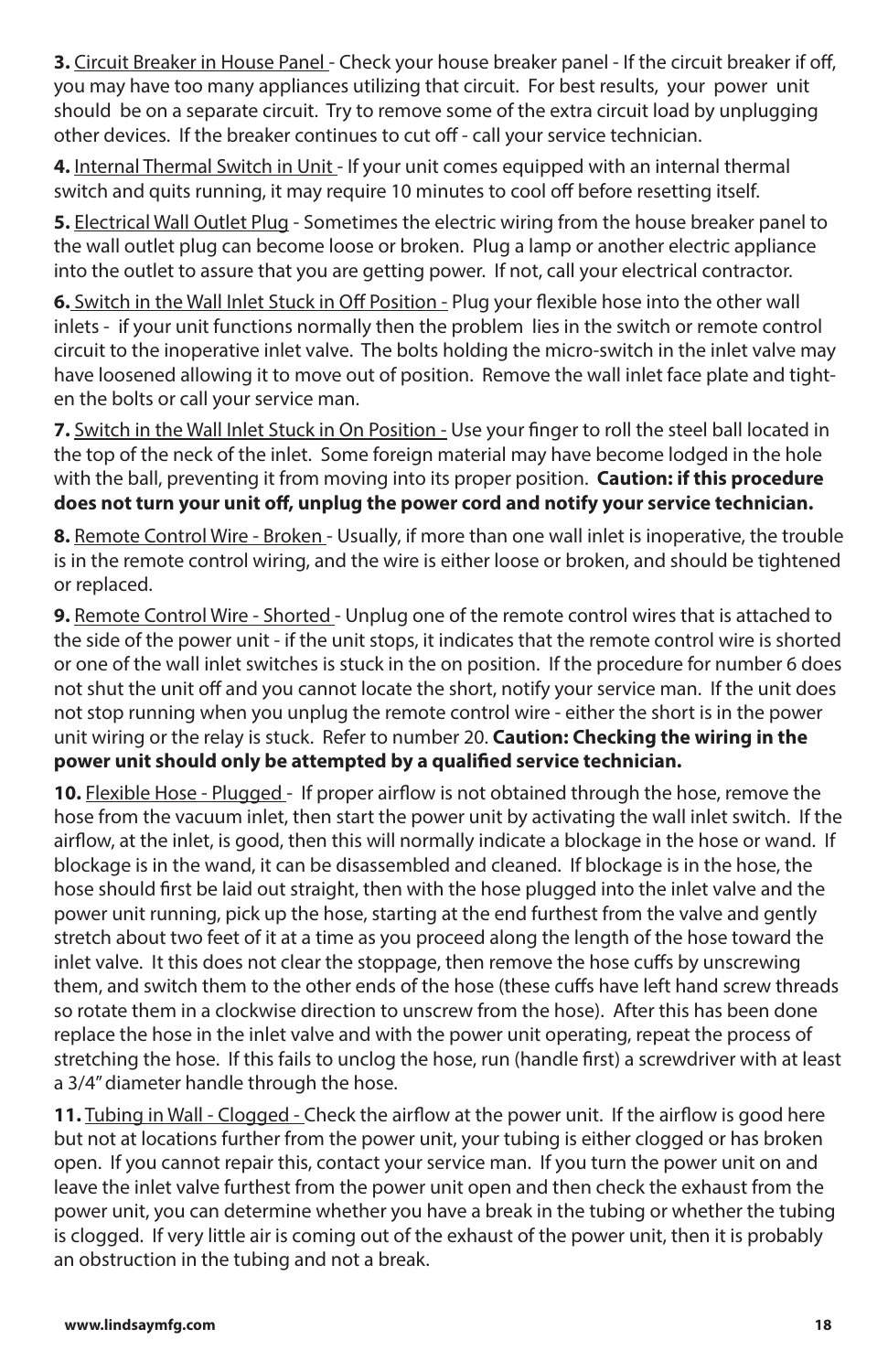**12.** Dirt Canister - Over Filled - Whenever low airflow is experienced the first thing to check is the dirt canister for over filling or clogged filter bag (some models). Refer to Number 13. Read the Operations section of this manual for information on how to clean your dirt canister.

**13.** Filter Bag - Clogged (some models) - Read the Operations section of this manual for information on how to remove and clean your filter bag.

**14.** Dirt Canister Lid - Off - On those models with lift off dirt canister lids, (check the Operations section of this manual) the lid must be replaced squarely on top of the canister or it will allow a vacuum leak.

**15.** Dirt Canister Gasket - Loose - If the dirt canister gasket has been pulled loose, it will allow a vacuum leak. The gasket may be reattached with contact cement or any of the so called "super glues".

**16.** Outside Exhaust - Blocked - Check the exhaust system by removing the tubing from the motor blower exhaust and compairing the airflow at this point versus the airflow reaching the outside. If blockage is detected and cannot be removed, contact you service technician. **17.** Dirt Canister - Not Attached - If the dirt canister latches (some models) are not properly closed, it will cause an air leak along the gasket and reduce your cleaning ability.

**18.** Another Wall Inlet Door - Open - Check all the inlet valves to make sure that only one inlet is in use at a time. Attempting to clean from two or more inlets at a time will reduce the airflow below the level required to deep clean your carpets.

**19.** Motor Protection Screen - Clogged - This usually occurs due to allowing the dirt canister to over fill, or a broken filter bag (some models). Refer to the Operations section of this manual for instructions on cleaning the blower protection screen.

**20.** Relay Stuck - On - Refer to Number 9. If after using the procedures described in Number 9 it appears that the relay is sticking on, unplug the power cord to cut off all electricity to the power unit. **Caution: Checking the wiring in the power unit should only be attempted by a qualified service technician.**

**21.** Relay Stuck - Off - If the procedures described in Numbers 1, 2, 3, 4, 5, 6 or 7, do not correct the power unit not starting, then it could be a malfunction of the relay, the low voltage transformer could be burned out, or there could be a loose wire in the power unit. If you suspect a malfuntion in the power unit, contact your service technician.

**22.** Transformer - Burned Out - Refer to Number 21.

**23.** Loose Wire In the Power Unit - Refer to Number 21.

**24.** A Hose Plugged Into Another Inlet Valve - Cleaning from more than one inlet at a time will reduce the airflow to less than is required to deep clean your carpets.

**25.** P.C. Board Relay stuck on - Refer to Number 9. If after using the procedures described in Number 8 itappears that the relay is sticking on, unplug the power cord to cut off all electricity to the power unit. **Caution: Checking the wiring in the power unit should only be attempted by a qualified service technician.** 

**26.** P.C. Board Transformer burned out - If the procedures described in Numbers 1, 2, 3, 4, 5, 6 or 7, do not correct the power unit not starting, then it could be a malfunction of the relay, the low voltage transformer could be burned out, or there could be a loose wire in the power unit. If you suspect a malfunction in the power unit, contact your service technician.

**27.** LED Light- Some units have an LED light at the unit. If the LED light is not on, refer to number 5. If you have power at the unit but LED light is off, contact your local service technician.

> IF YOU CANNOT DIAGNOSE OR REPAIR YOUR TROUBLE, CONTACT THE NEAREST DISTRIBUTOR.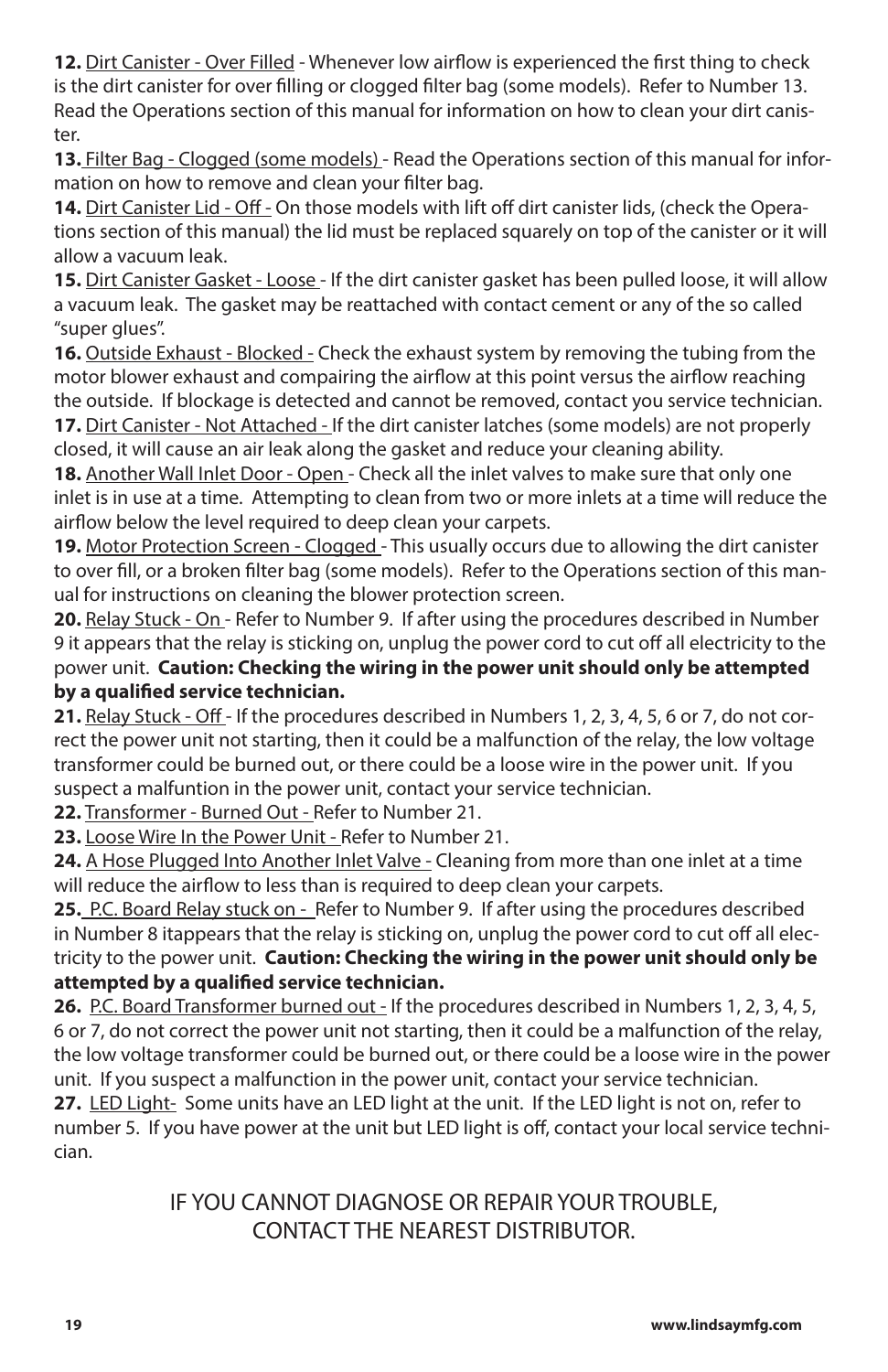VacuMaid® Central Vacuum Systems

#### **LIFETIME LIMITED\* WARRANTY**

**This Warranty gives you specific legal rights, you may also have other rights which vary from State to State (or Province).**

#### **ITEMS COVERED**

\*VACUMAID® power unit canisters carry a lifetime limited warranty to the original owner against defects in material and workmanship until a time when the original owner ceases to own the VACUMAID® system, or the building it was originally installed in. The motor and all internal electrical components of a VACUMAID® system are warranted for a period of **10 years**. Hoses, power brushes, floor brushes, and cleaning tools purchased in a VACUMAID® tool kit are warranted for a period of **2 years**. All warranties commence from the original date of purchase. Any warranted defects will be repaired or replaced without cost to the customer except for transportation charges and/or charges associated with removal and reinstallation. This Warranty is given only to the original owner and cannot be transferred.

#### **ITEMS NOT COVERED**

This Warranty does not cover such conditions as normal wear to the power unit resulting from normal usage or from damage caused by accidents, negligence, misuse, or improper alteration, or from damage by fire, flood, or other acts of God. Motor brush wear is normal and is not considered to be a defect in material or workmanship. Further, this Warranty does not apply to vacuum tubing, fittings, wall inlets, or to the act of installing the VACUMAID® Central Vacuum Systems.

#### **TERMS OF WARRANTY AND RESTRICTIONS**

\*The **Lifetime / 10 year / 2 year** terms of this limited Warranty is effective for single family residential applications only. In commercial/industrial and other applications, this limited warranty is valid for ninety (90) days from the date of installation for all components of the system. In commercial/industrial and other applications, this warranty shall be for the benefit of the original owner of the VACUMAID® Central Vacuum System. Warranty will be void if service is provided by anyone other than an authorized VACUMAID® dealer using VACUMAID® replacement parts.

#### **REQUIRED REGISTRATION**

Please register your VACUMAID® product online at www.lindsaymfg.com/registration so that the required warranty information is on file. We also recommend keeping copies of receipts and delivery slips so that there is no discrepancy on date of installation or purchase.

#### **HOW TO INVOKE THIS WARRANTY**

If it should ever become necessary to invoke the rights and privileges of this Warranty during the period of effectiveness the following procedures should be followed:

a) Refer to operating maintenance instructions to ascertain that a malfunction of the power unit has actually occurred.

b) Notify the authorized VACUMAID® dealer-installer who sold the unit, that you have a problem and describe the nature of your difficulty.

c) If the VACUMAID® distributor-installer has not solved your problem within a reasonable time (but in all events within 45 days of when you became aware of a defect), write or call Lindsay Manufacturing, Inc., to obtain instructions for warranty service.

#### **DISCLAIMER OF OTHER WARRANTIES**

LINDSAY MANUFACTURING, INC., HEREBY DISCLAIMS ALL LIABILITY WHATSOEVER FOR ANY INCIDENTAL OR CONSEQUENTIAL DAMAGES WHICH OCCUR AS A RESULT OF DEFECTS IN MATERIAL AND WORKMANSHIP IN THE PRODUCT. LINDSAY MANUFACTURING, INC., ALSO HEREBY DISCLAIMS ALL IMPLIED WARRANTIES, INCLUDING THE WARRANTIES OF MERCHANTABILITY AND FITNESS FOR A PARTICULAR PURPOSE. SOME STATES (or provinces) DO NOT ALLOW THE EXCLUSION OR LIMITATION OF INCIDENTAL OR CONSE-QUENTIAL DAMAGES, SO THE ABOVE LIMITATION OR EXCLUSION MAY NOT APPLY TO YOU. SOME STATES (or provinces) DO NOT ALLOW LIMITATIONS ON HOW LONG AN IMPLIED WARRANTY LASTS, SO THE ABOVE LIMITATIONS MAY NOT APPLY TO YOU. TO THE EXTENT THAT ANY LAW PROHIBITS, IN WHOLE OR PART, THE LIMITATION OF IMPLIED WARRANTIES, ANY IMPLIED WARRANTY APPLICABLE TO THE PRODUCT SHALL NOT EXCEED A PERIOD OF LIFETIME/5 YEARS/2 YEARS FOR SINGLE RESIDENTIAL APPLICATIONS OR 90 DAYS FOR COMMERCIAL/INDUSTRIAL AND OTHER APPLICATIONS.

This warranty is exclusive and is in lieu of all other expressed warranties, and in lieu of all other obligations or liabilities on the part of Lindsay Manufacturing, Inc., for damage to person or property. We do not authorize any person, including any dealer, agent, supplier, or representative of Lindsay Manufacturing, Inc., to make any other warranty or guarantee on our behalf, or assume for us any liability on the VACUMAID<sup>®</sup> Central Vacuum System other than that contained herein. No oral representations regarding warranty shall be binding upon Lindsay Manufacturing, Inc., whether extended before or after sale of that product.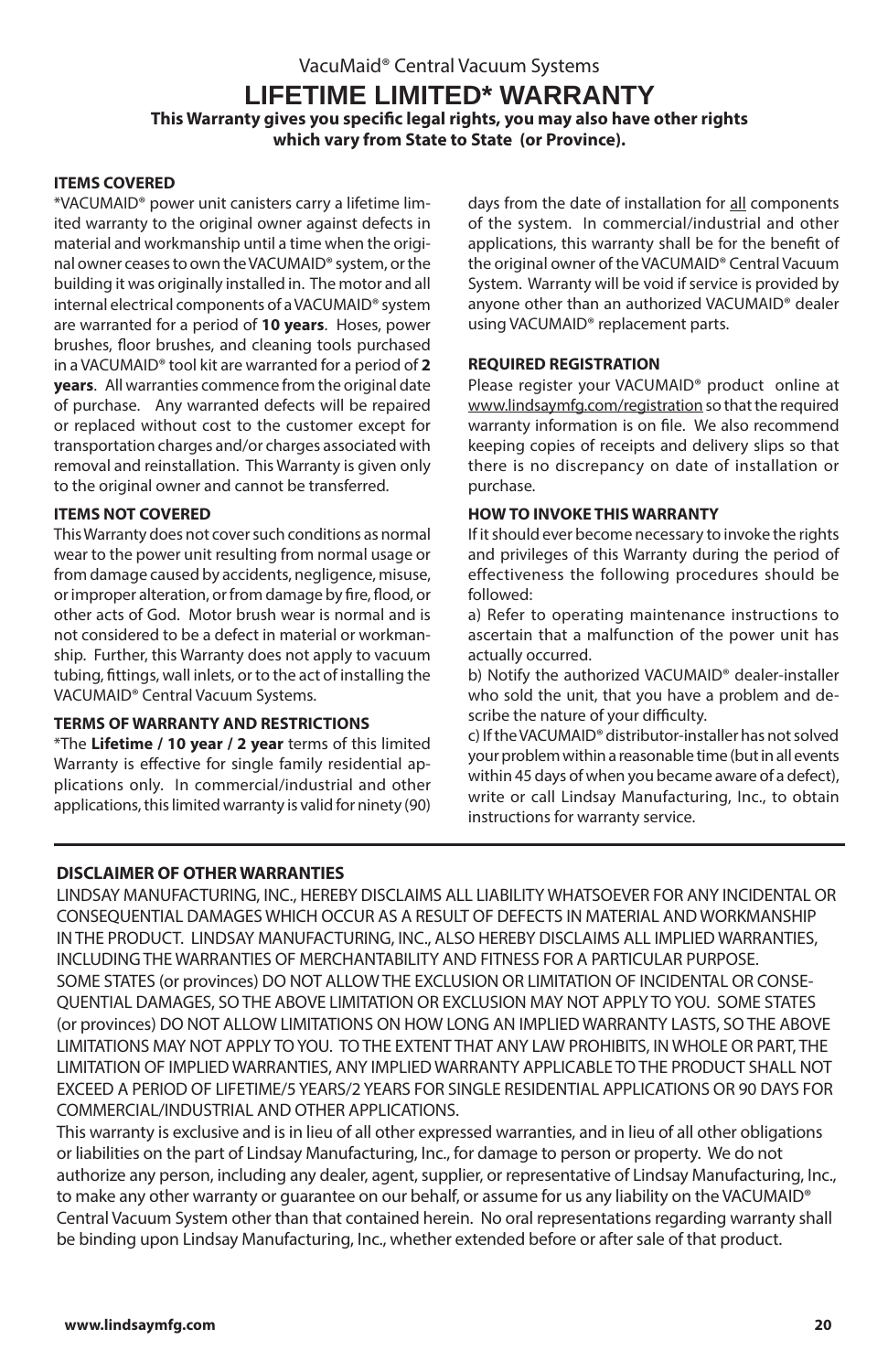## **SERIAL NUMBER LOCATION FOR CENTRAL VACUUM SYSTEM**

### **- IMPORTANT -**

The serial number for your wall mounted central vacuum system can be found on the serial label. This label will be found on the left or right side of the unit near the top and close to the wall.

#### Example Label Yours may differ



Scan the QR code on your unit label with a smartphone QR scanner app and it will take you directly to the manual for your unit.

LINDSAY MANUFACTURING, INC. / P.O. BOX 1708 / PONCA CITY, OK 74602-1708 / 580-762-2457 VACUMAID® is a registered trademarks of Lindsay Manufacturing, Inc.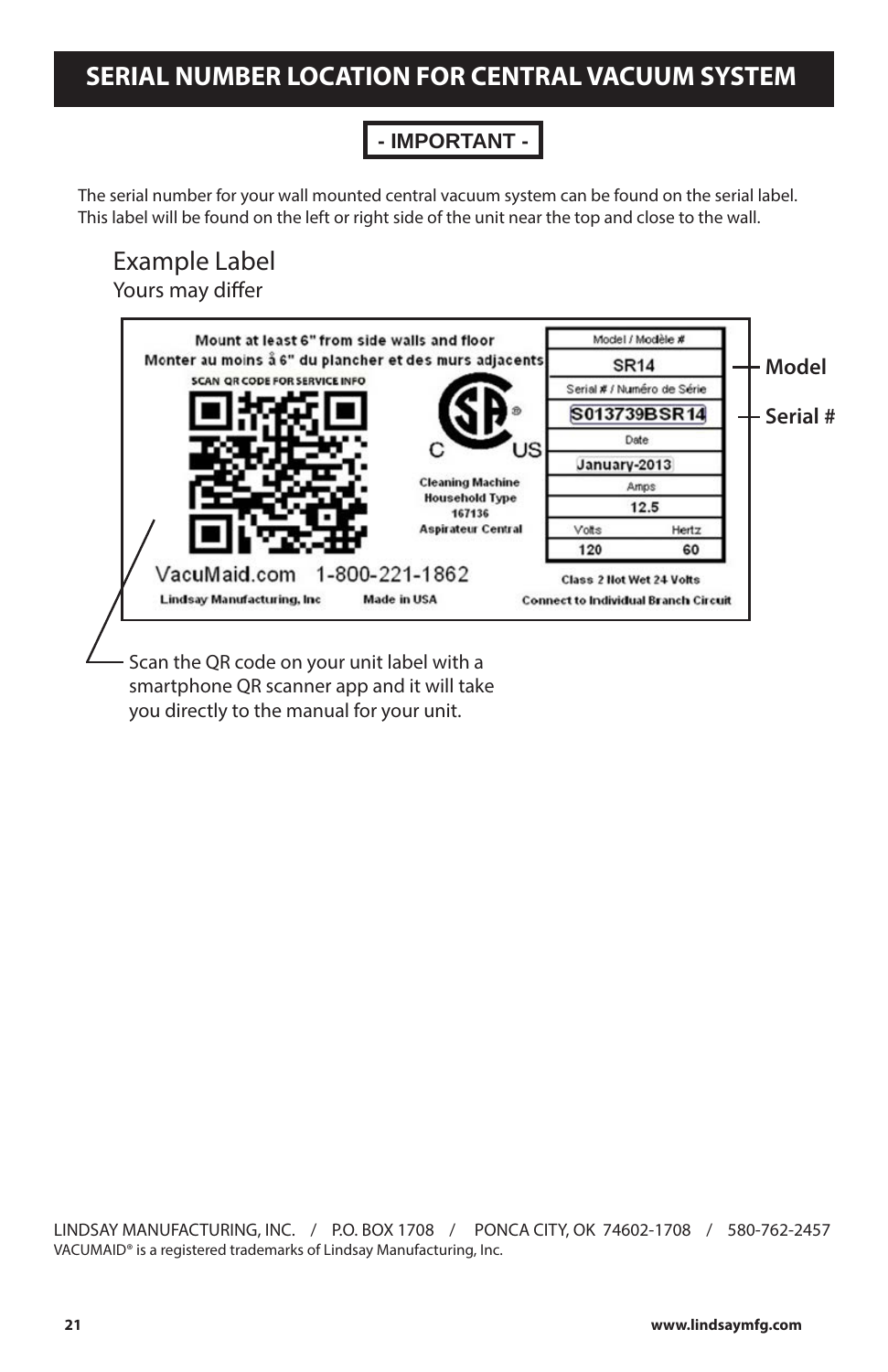## **TIPS ON THE CARE OF YOUR CENTRAL VACUUM SYSTEM**

Your power unit is warranted against defective materials and workmanship but not against misuse. There is a service charge for repairing or replacing damaged or misused components of the system or for unnecessary service calls. Your builtin system is a lifetime improvement for you and your family. Follow these simple tips and you will enjoy it for many years:

1) DO NOT PLACE ANYTHING ON TOP OF THE POWER UNIT

To do so would cause the motor to overheat as it will impair the cooling air flow.

2) DO NOT OVERFILL YOUR DIRT CANISTER

Allowing the dirt canister to fill up to the bottom of the plastic cone will nullify the cyclonic separator system and could cause debris to be drawn into the upper screen which may, in time, damage your power unit.

- 3) USE ONE INLET AT A TIME TO MAINTAIN PROPER AIR FLOW Using more than one vacuum inlet at a time reduces the air flow to a level below that which is required to effectively deep clean your carpets.
- 4) STORE YOUR HOSE AND TOOLS PROPERLY

When not in use, always hang up your hose and store the cleaning tools and wands in a place where they will not be damaged.

5) HOLD THE INLET DOOR OPEN WHEN REMOVING THE HOSE

After removing the hose from the inlet, hold the inlet door open for a few seconds to:

a) Make sure the unit has stopped.

b) Clear any residual dirt out of the vacuum tubing

6) DO NOT PICK UP ANY LIQUIDS

Do not pull liquids into the vacuum tubing since any liquid left in the tubing may:

a) Drain back out of the wall inlet and cause streaking of the walls.

 b) Cause dirt build-up in the tubing that could eventually clog the system.

Wet Pick-up Units are available for this type of use.

7) BE CERTAIN TO REGISTER YOUR PRODUCT

Take just a few moments to fill out the warranty registration online at  **www.lindsaymfg.com/registration.**